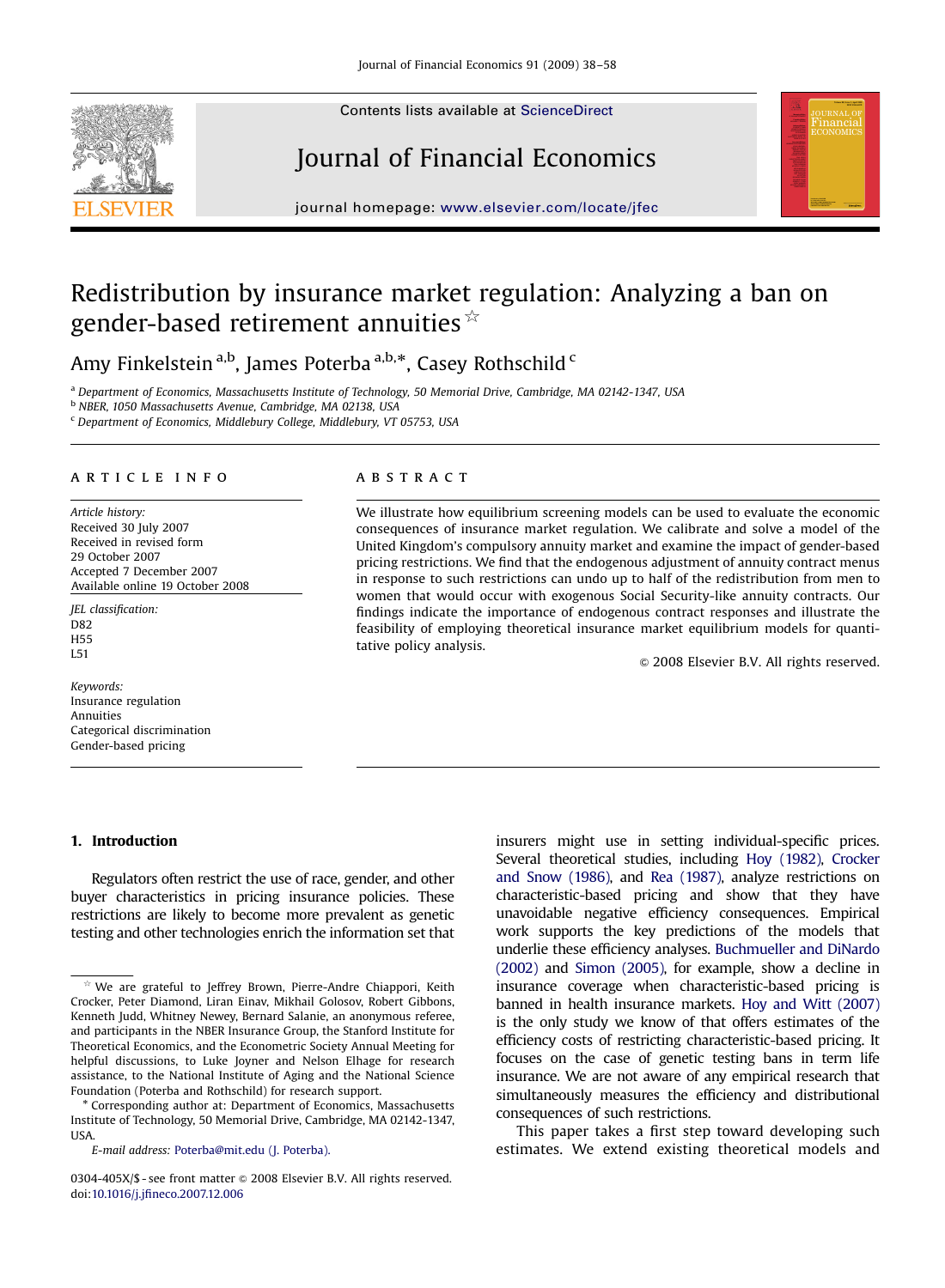adapt them to estimate both the efficiency and redistributive effects of a unisex pricing requirement for pension annuities in the United Kingdom. Restrictions on characteristic-based pricing are usually thought to transfer resources from individuals with a low risk of a loss to those with greater risks. Since women are at greater risk of living for many years after they purchase an annuity than men, unisex pricing restrictions on pensions redistribute from men to women. We find that the extent of such redistribution depends critically on the nature of insurance market equilibrium and on the way insurance companies respond to the unisex pricing requirement. Our findings extend [Rea's \(1987\)](#page-20-0) analysis of how a unisex pricing rule would affect the policies purchased by prospective annuitants.

The redistribution associated with pricing restrictions in insurance markets is similar to that associated with a broad class of other regulatory policies. Conditional on an individual's gender, the redistribution from men to women of a unisex pricing rule is similar to the redistribution from low-cost to high-cost consumers under uniform pricing regulations in industries such as telephone and electricity distribution. [Posner \(1971\)](#page-20-0) labels such redistribution "taxation by regulation." [Hirshleifer](#page-20-0) [\(1971\)](#page-20-0) argues for a different approach to such redistribution, however, that takes an ex ante perspective. Before individual characteristics are known, the redistribution associated with gender-blind pricing may be viewed as a form of insurance against drawing a high-cost characteristic. In the annuity market, belonging to a long-lived group, as women do, corresponds to being a high-cost annuity buyer.

The pension annuity market provides a convenient setting for applying theoretical models of asymmetric information to quantify regulatory impact. It is also interesting in its own right because of its size, its importance for retiree welfare, and the salience of its unisex pricing regulations. Private annuity arrangements, typically defined benefit pension payouts, represent an important source of income for many elderly households. Employers in the United States were once free to offer different pension annuity payouts to men and women, but litigation in the 1970s and early 1980s eliminated this practice. The European Union is currently debating regulatory reforms that may eliminate gender-based pricing in insurance markets, including those for annuities. Analyzing how restrictions affect annuity markets may also have broader implications for the design and regulation of annuitized payout structures associated with defined contribution Social Security systems.

Our institutional analysis focuses on the U.K. retirement annuity market. Workers who have accumulated tax-preferred retirement savings are required to purchase an annuity. This eliminates the possibility that unisex pricing regulations might alter the set of annuity market participants. Participants nevertheless have substantial flexibility in choosing their annuity policy, and [Finkelstein](#page-20-0) [and Poterba \(2004\)](#page-20-0) suggest that this choice is affected by private information about mortality risk. The compulsory participation requirements in this market simplify our analysis, but they also suggest caution in generalizing our

quantitative findings on the efficiency and distributional consequences of a ban on gender-based pricing to annuity markets or other insurance markets where participation is voluntary.

We are not aware of any previous attempts to calibrate and solve a stylized theoretical model of insurance market equilibrium. Doing so requires adapting a model to incorporate many institutional features of actual insurance markets. For example, it is important to determine whether individuals have recourse to any informal, if inefficient, substitutes for insurance. Our analysis recognizes that policyholders may save against the contingency of a long life, and that insurance companies may not observe this saving. When insurance companies can observe and contract on saving, banning gender-based pricing may not have any redistributive or efficiency consequences. This lack of efficiency consequences is a special case of a result in [Crocker and Snow \(2007\)](#page-20-0): when there are no informal substitutes for insurance, the efficiency consequences of introducing asymmetric information are minimal whenever the dimensionality of insurance contracts is sufficiently large. In contrast, regulatory interventions may have non-trivial consequences when individuals can draw on unobservable savings as a substitute for buying annuities.

Our analysis demonstrates that theoretical models of insurance market equilibrium can be adapted to offer quantitative predictions on regulatory issues. We find that estimates of the impact of regulation are substantially affected by recognizing that insurers may alter their product offerings in response to regulation. Insurer response may substantially reduce the amount of redistribution from men to women associated with a ban on gender-based pricing. This finding highlights the importance of modeling insurance market equilibrium when analyzing regulatory policy. [Golosov and Tsyvinski \(2007\)](#page-20-0) make a similar observation with regard to tax policy. Even after we allow for insurance companies to alter their menu of annuity products, we find that banning genderbased pricing in the U.K. retirement annuity market would redistribute resources. In most cases we consider, men would be worse off by an amount equivalent to losing at least 3% of their retirement wealth. We also estimate small efficiency costs associated with this redistribution, although our estimates of these costs are likely to be very sensitive to the compulsory nature of the U.K. retirement annuity market. This feature rules out the possibility that some individuals who might buy annuities when genderbased prices are permitted would chose not to do so when prices are gender-blind. This potentially important source of inefficiency associated with regulation of voluntary insurance markets is not relevant to our analysis, but it could be substantial in other markets.

This paper is organized as follows. Section 2 briefly reviews the qualitative impact of uniform pricing requirements in insurance markets with asymmetric information. Section 3 models the range of possible contracts offered and purchased in equilibrium under the assumption that the annuity market equilibrium is constrained Pareto efficient. It also introduces our algorithm for solving for equilibrium contract structure; a technical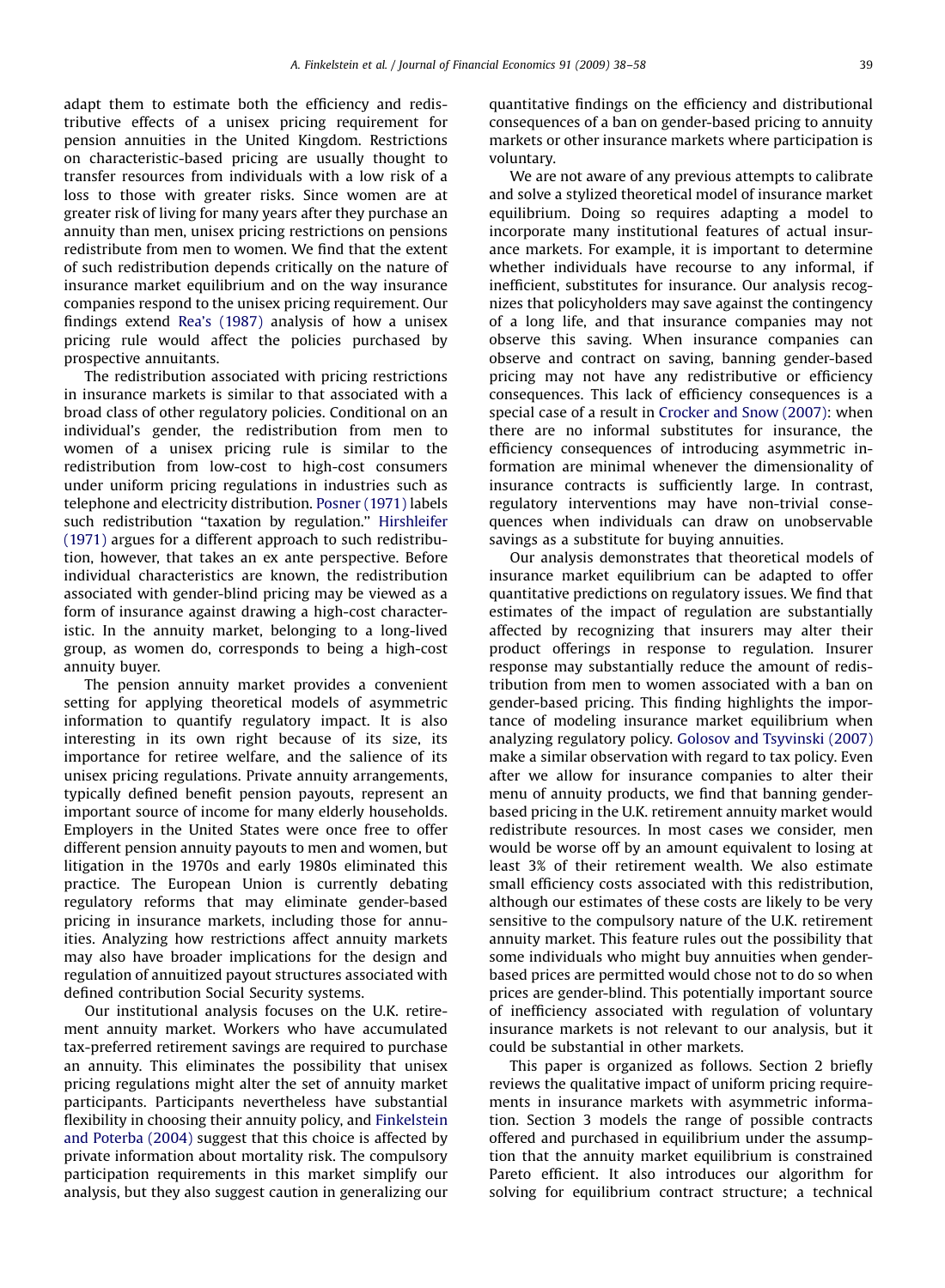<span id="page-2-0"></span>appendix provides further details. In Section 4 we calibrate our theoretical model, using data on annuitants in the U.K. retirement annuity market, and present estimates of a two-type mixture model for mortality rates. Section 5 describes the measures that we use for evaluating the efficiency and distributional effects of insurance market regulation. Section 6 presents our quantitative results on the range of possible distributional and efficiency effects of adopting gender-blind pricing under different assumptions concerning the constraints on annuity buyers and insurance companies. A brief conclusion in Section 7 discusses how our results bear on a number of ongoing policy debates and describes how our approach might be generalized to other insurance markets.

# 2. A framework for analyzing regulation in insurance markets

This section reviews the qualitative efficiency and distributional effects of banning categorization in a twostate, two-type model of competitive insurance markets with asymmetric information. This framework considers two distinct types of individuals who are indistinguishable to an insurance company but who face different risks of a loss. Individuals can insure themselves against a loss by purchasing a single insurance contract from a firm in a competitive insurance market.

## 2.1. Qualitative analysis of the ''perfect categorization'' case

[Hellwig \(1987\)](#page-20-0) explains that previous research suggests several potential equilibrium concepts for insurance markets with asymmetric information. We are agnostic about the "right" concept and therefore refrain from explicitly modeling equilibrium. Instead, we follow [Crocker](#page-20-0)

[and Snow's \(1986\)](#page-20-0) analysis of the efficiency impact of banning categorization by focusing on constrained efficient outcomes. This approach is consistent with equilibrium behavior. For example, the equilibrium concept developed by [Miyazaki \(1977\)](#page-20-0), [Wilson \(1977\),](#page-20-0) and [Spence \(1978\)](#page-20-0) (hereafter MWS) results in a constrained efficient outcome. We describe this outcome in more detail after characterizing the entire efficient frontier.

To characterize the efficient frontier, denote the highrisk and low-risk types by H and L, respectively. Let  $V^i(A)$ denote the indirect utility achieved by type  $i$  when she purchases insurance contract A, and let  $\Pi^{i}(A)$  denote the expected profit a firm earns by selling contract A to type i. Points on the Pareto frontier solve the following program, where  $\lambda$  is the proportion of high-risk types:

$$
\max_{A^L, A^H} V^L(A^L)
$$
\nsubject to\n
$$
(IC_H) : V^H(A^H) \geq V^H(A^L),
$$
\n
$$
(IC_L) : V^L(A^L) \geq V^L(A^H),
$$
\n
$$
(MU) : V^H(A^H) \geq \overline{V}^H,
$$
\n
$$
(BC) : (1 - \lambda) \prod^L (A^L) + \lambda \prod^H (A^H) \geq 0,
$$
\n
$$
(1)
$$

where  $(IC_i)$  is the incentive compatibility constraint stating that *i* types must be willing to choose the contract designed for them,  $(BC)$  is a budget constraint that requires that on average policies break even, and (MU) is a minimum utility constraint for the high-risk types. Varying the minimum utility  $\overline{V}^H$  in (MU) allows us to trace out the entire Pareto frontier, as in Fig. 1. [Crocker and](#page-20-0) [Snow \(1985\)](#page-20-0) characterize this constrained Pareto frontier in the standard two period, one-accident setting by instead varying the Lagrange multiplier on constraint (MU) in (1).

Fig. 1 describes insurance contracts as state-contingent consumption vectors  $A = (a_0, a_1)$ , where the subscript 0



Consumption if "no accident"

Fig. 1. A stylized constrained Pareto frontier. The dark curve connecting B to P depicts the range of consumption bundles for low-risk  $(L)$  types achievable in the constrained Pareto optimal insurance market described in Eq. (1). More precisely, it depicts the consumption bundles for low-risk types consistent with: (i) high-risk (H) types receiving full insurance; (ii) a binding high-risk incentive compatibility constraint; (iii) firms breaking even in aggregate; (iv) high-risk types being no better off than at the pooled actuarially fair full insurance bundle (point P); (v) high-risk types being no worse off than with their full insurance actuarially fair insurance contract. It can be traced out by solving (1) for each minimum required level of high-risk type utility  $\overline{V}^H$  between

 $\overline{V}^H(W)$  (the high-risk types' utility with their full insurance actuarially fair bundle; point B) and  $V^H(\overline{\overline{A}}^{\lambda})$  (their utility with the pooled actuarially fair full insurance; point P).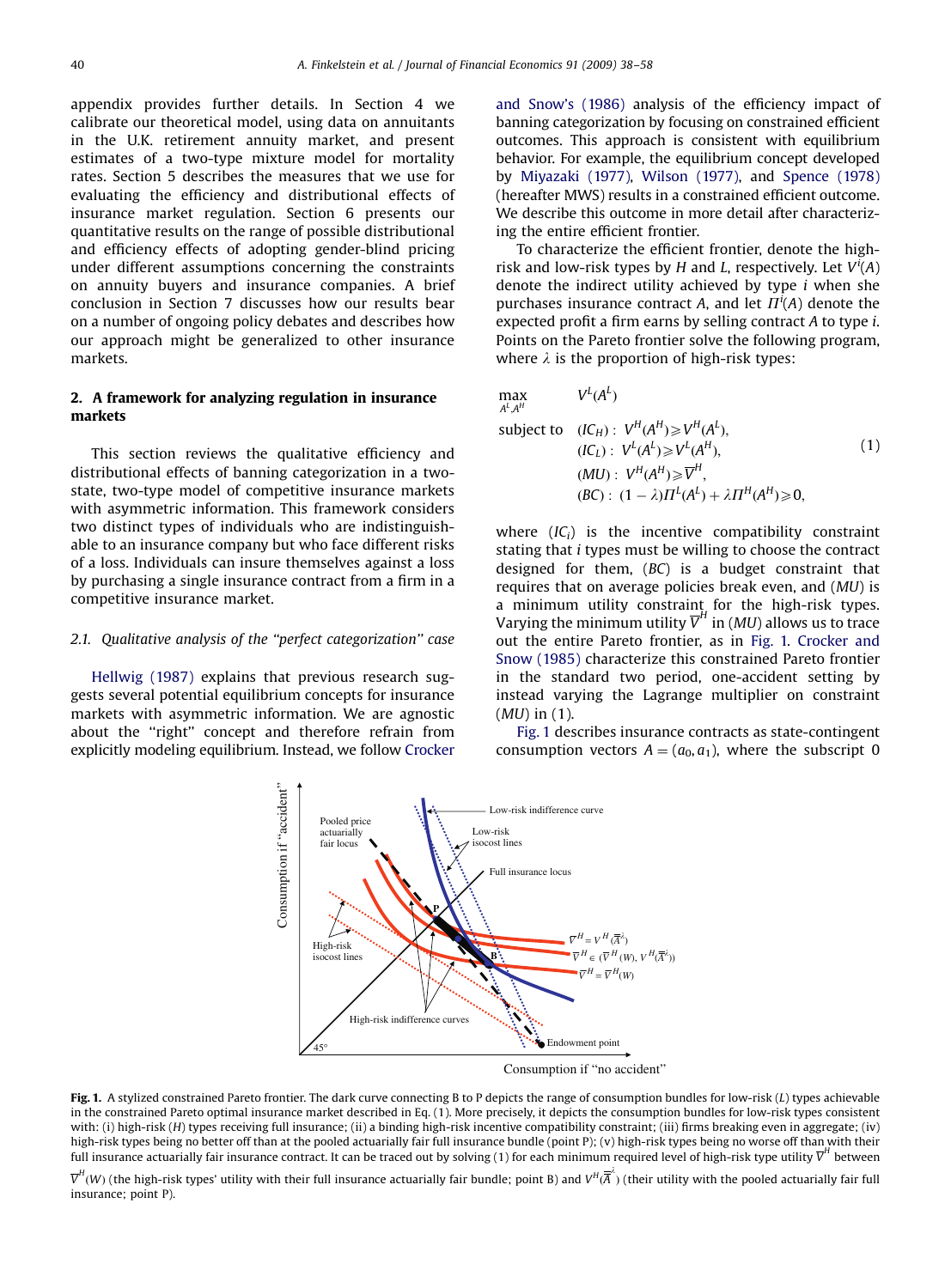<span id="page-3-0"></span>refers to the ''no loss'' state. Insurance providers supply consumption promises A in exchange for a buyer's statecontingent endowment wealth vector  $W = (w_0, w_0 - \ell)$ . High-risk types have a higher probability of experiencing State 1 than low-risk types but they are otherwise identical. Both types are expected utility maximizers with a strictly concave utility function.

For low values of  $\overline{V}^H$ , (*MU*) may be slack. For example, if  $\overline{V}^H = \max_{\{A: \Pi^H(A)=0\}} V^H(A)$ , so that (*MU*) dictates that highrisk types must be at least as well off as they would be with their full insurance actuarially fair consumption point, then (MU) will be slack when the [Rothschild and](#page-20-0) [Stiglitz \(1976\)](#page-20-0) equilibrium either fails to exist or exists but is not constrained efficient. Such a situation is depicted at point M, which illustrates the low-risk types' consumption in the constrained efficient allocation that is best for low-risk types. This corresponds to the MWS equilibrium. [Fig. 1](#page-2-0) shows that even this best-for-low-risks allocation can involve cross subsidies from low to high-risk types.

The dark curve connecting points B and P depicts a portion of the locus of low-risk types' consumption points that correspond to constrained Pareto optimal outcomes. Point P is the unique pooling outcome on the frontier—the only unique constrained efficient outcome with  $A<sup>L</sup> = A<sup>H</sup>$  It is on the  $45^\circ$  line and therefore provides full insurance. Point P involves larger cross subsidies from low to highrisk types than point B does. There are additional constrained efficient outcomes not depicted in [Fig. 1](#page-2-0) which involve even larger low to high-risk cross subsidies than those at point P. Such outcomes involve the low-risk types being fully insured and the high-risk types being over-insured—a possibility that [Crocker and Snow \(1985\)](#page-20-0) note does not obtain in standard models of insurance market equilibrium. As a result, we do not consider this portion of the frontier. We consider the set of outcomes in the region of the frontier bounded by P and B, but we do not try to select any particular constrained efficient outcome from this set.

Because the program in (1) permits—and, as in the case of [Fig. 1,](#page-2-0) may even require—the market to implement a contract pair involving cross subsidies, bans in characteristic-based pricing can have both distributional and efficiency consequences. This is illustrated in Fig. 2, which depicts a constrained efficient pair of contracts. When insurers can observe type and condition policy type on it, the competitive equilibrium will provide each type with actuarially fair full insurance.  $A^{H^*}$  and  $A^{L^*}$  depict the full insurance actuarially fair contracts that we assume emerge when type is observable and can be contracted upon. Consumption for each type is independent of the realized state of nature.

When type-based pricing is banned, we assume that the market implements a pair of contracts,  $A^H$  and  $A^L$ , which is constrained efficient given the ban's rules. Note that, as depicted, this contract pair involves positive cross subsidies between types. High-risk types are better off, and low-risk types are worse off, when categorization is banned. This illustrates the distributional consequences of a ban on category-based pricing. The ban is efficiency reducing in this example as well. Since type is observable, it is in principle possible to make low-risk types as well off as with  $A^L$  via contract  $A^{\prime L}$  which costs less to provide than  $A^L$ .

#### 2.2. Residual private information

The foregoing discussion assumes that type is observable, so banning characteristic-based pricing moves the economy from perfect to imperfect information. In practice, information such as gender or a test outcome may be related to risk type, but even conditional on this



State 0 consumption

Fig. 2. A constrained efficient annuity pair. This figure illustrates a constrained efficient pair of contracts  $(A^L, A^H)$  solving Eq. (1).  $A^H$  lies above  $A^{H^*}$ , the full insurance actuarially fair contract for high-risk types. Hence,  $(A^L, A^H)$  involves redistribution from low to high-risk types. Since the low-risk (high-risk) types' indirect utility  $V^L$  is lower (higher) with  $A^L (A^H)$  than with  $A^L (A^H)$ , low-risk (high-risk) types are worse (better) off with  $(A^L, A^H)$  than they are with the pair of individually fair full insurance contracts  $(A^{L^*},A^{H^*})$ . When type is observable,  $(A^L, A^H)$  is also inefficient (in the sense of Eq. (14)) because each

type could be made equally well off with the contract pair (A<sup>,L</sup>,A<sup>H</sup>) at a lower expected cost to firms; the distance between A<sup>,L</sup> and  $\overline{A}^L$  (the full insurance contract with the same actuarial cost for the low-risk type as  $A<sup>L</sup>$ ) is a measure of this inefficiency.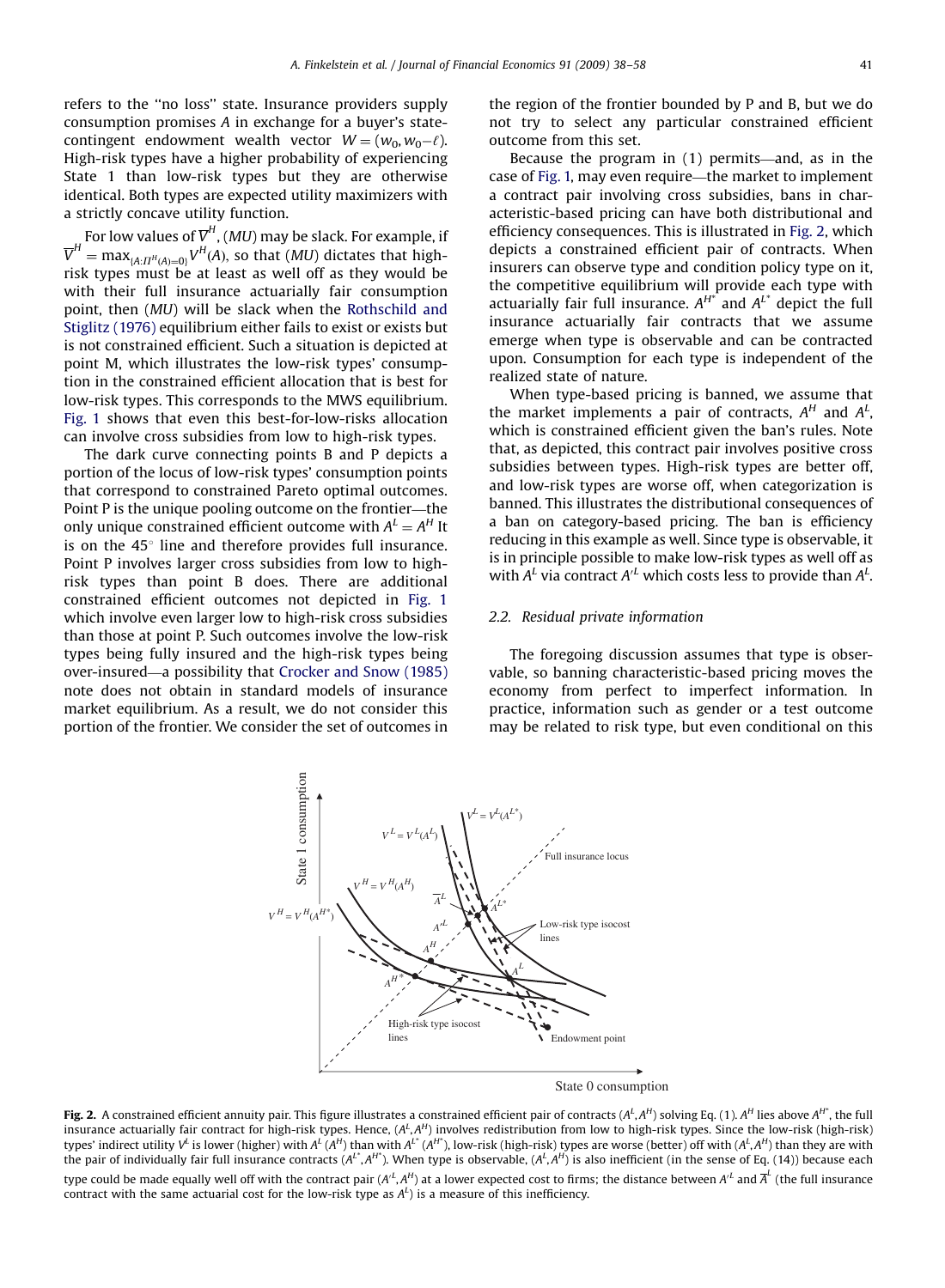information, insurers are unlikely to be able to completely determine the policy-buyer's risk type. The relevant comparison is therefore between two equilibria with different levels of imperfect information.

Our analysis builds on previous studies, such as [Hoy](#page-20-0) [\(1982\)](#page-20-0) and [Crocker and Snow \(1986\)](#page-20-0), which consider the most parsimonious possible model for capturing the presence of residual private information. There are two risk types, but risk type is not directly observable. Instead, insurers observe a signal that is correlated with risk type. There are two possible signals, X and Y, and we refer to individuals as falling in category X or category Y. A fraction  $\lambda_k$  of category-k individuals are high-risk types, with  $0<\lambda_X<\lambda_Y<1$ . Category Y, which accounts for a fraction  $\theta$ of individuals, is the higher-risk category but it still includes some low-risk types.

Our analysis assumes that markets will operate in a constrained efficient manner given the information that is available and can be used in writing contracts. When characteristic-based pricing is permitted, we further assume that the market will not implement contracts involving cross subsidies across observable categories. We imposed this assumption in [Fig. 2](#page-3-0) by assuming that the contracts  $A^{H^*}$  and  $A^{L^*}$  emerge when type-based pricing was allowed. A ban on categorical pricing in this imperfect information setting will have the same qualitative effects as it does in the perfect information setting described above.

# 3. Applying the model to gender-based pricing in the U.K. pension annuity market

Individuals in self-directed defined contribution pension plans in the United Kingdom, the analogues of IRAs and 401(k)'s in the United States, must annuitize a substantial share of their accumulated balance by the date when they retire. Although annuitization is compulsory, annuitants can select among a range of different annuity contracts. [Finkelstein and Poterba \(2004, 2006\)](#page-20-0) find evidence of self-selection in contract choice, apparently reflecting private information about mortality risk. From the perspective of an insurance company, high-risk annuitants are those who are at substantial risk of living longer than the characteristics used in pricing, such as age and gender, would suggest. There are currently no regulations in the U.K. annuity market limiting the characteristics used in pricing annuities although annuities are priced almost exclusively on age at purchase and gender. Several small firms have recently entered the annuity market with discounted annuities for heavy smokers.

While the two-state model discussed above suffices for understanding the qualitative impacts of a ban on categorical pricing, it is too stylized to plausibly measure the quantitative impact of regulatory interventions in the annuity market. We extend the analysis to many ''states,'' since individuals can live to receive payments many years after purchasing an annuity. [Townley and Boadway \(1988\)](#page-20-0) use the only other contract theoretic model we have found that includes more than three periods in an analysis of an annuity market with asymmetric information. We relax that study's restrictions on the set of possible contracts. [Rea \(1987\)](#page-20-0) considers the multi-period consumption problem of annuity buyers, and recognizes the possibility that insurers will offer annuities with different agespecific payments and that men and women will make different choices when confronting these product options. Our analysis embeds this insight in a model which allows for asymmetric information other than that created by a gender-based pricing ban.

Our baseline model allows for unobservable savings. This is a crucial assumption because in our model, insurance companies can screen so effectively when they can observe and contract on savings that informational asymmetries created by a ban on gender categorization have neither efficiency nor distributional consequences. Although the sharpness of this result is likely to depend on particular modeling assumptions, the intuition is general and can be illustrated by considering an extreme case. If long-lived individuals have a non-zero probability of surviving to an age by which short-lived individuals are certain to have died, and if consumption must equal the annuity payment for each period, then insurance companies can perfectly screen out the long-lived by offering an annuity contract which provides zero consumption at advanced ages. A ban on gender-based pricing will not alter the separating equilibrium because insurance companies offer a menu of products that achieves complete selection.

In contrast, when savings are not observable, insurers may not be able to screen different types of observationally equivalent annuity buyers. This was noted by [Eichenbaum and Peled \(1987\)](#page-20-0) and [Brunner and Pech](#page-20-0) [\(2005\)](#page-20-0). Intuitively, accumulating assets is an imperfect substitute for buying an annuity: both provide longevity insurance. While annuities are tailored precisely to this need, annuity buyers can nevertheless use unobserved savings to mitigate the distortions introduced by insurance companies for screening purposes. The derivation and solution method that we develop below illustrates this result, provides insight on the importance of the limitations on screening that follow from unobservable savings, and shows why the model is substantially more difficult to solve when savings are unobservable. Even in this case, however, we can find the set of contracts on the constrained Pareto frontier.

When we apply our model to the market for retirement annuities in the United Kingdom, we consider a ban on gender-based annuities in employer-sponsored retirement plans. Most households accumulate retirement wealth in tax-deferred accounts like the ones we analyze and in other accounts as well. It seems unlikely that insurance companies offering annuities within retirement plans would be able to observe all household wealth holdings, which suggests that unobservable savings is likely to be a key feature of the annuitization environment. Assets held either in taxable accounts or in tax-deferred accounts could be used to support consumption at extreme ages and thereby to counter attempts by insurance companies to screen annuity buyers by offering age-related annuity payout structures.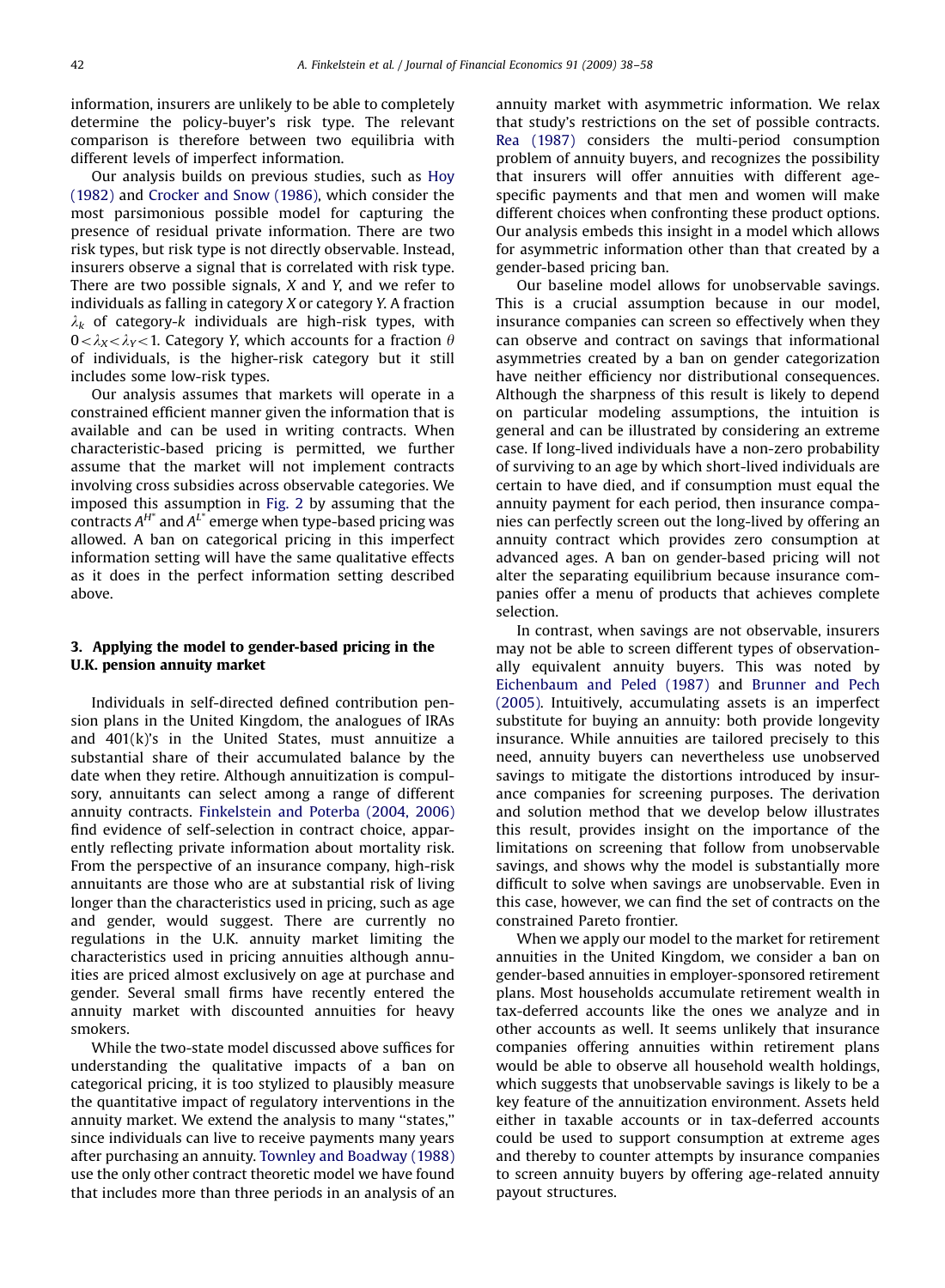#### 3.1. Defining annuity market outcomes

Our model applies to any number of periods  $t = 0, \dots, N$ . where  $t$  is the number of years after retirement at age  $R = 65$ . In practice, we take  $N = 35$ , thereby assuming individuals do not live past age 100. To capture the compulsory purchase requirement, we assume that individuals must use their retirement wealth W to purchase an annuity. Individuals exponentially discount the future for time, at rate  $\delta = 1/1+r$  per year, where r is the interest rate. They also discount for their probability  $S_t$  of living to age  $R+t$ . The two risk types,  $H$  and  $L$ , differ only in their survival probabilities. There is a continuum of individuals, with a fraction  $\lambda$  of high-risk types. We assume  $S_{t+1}^H/S_t^H\!>\!S_{t+1}^L/S_t^L$  for each t, i.e., the higher-longevity type has a lower mortality hazard at every age.

The direct utility of a consumption stream  $\Gamma = (c_0, ..., c_N)$ for an individual of type  $\sigma$  is:

$$
U^{\sigma}(c_0, ..., c_N) = \sum_{t=0}^{N} \delta^t S_t^{\sigma} u(c_t) = \sum_{t=0}^{N} \delta^t S_t^{\sigma} \frac{c_t^{1-\gamma}}{1-\gamma},
$$
 (2)

where  $\gamma$  is the risk-aversion parameter. Annuity streams, which are denoted by A, specify a life-contingent payment  $a_t$ in each of the N+1 periods. Our baseline model imposes no structure on annuity payments  $a_t$ ; we later restrict their possible time profile.

Individual savings earn an interest rate r. Individuals have no bequest motive, and they cannot borrow against their annuity. This means that individuals with an annuity stream A can obtain any consumption stream that satisfies  $\Gamma \in F(A) \equiv \{\Gamma | \sum_{0}^{t} \delta^{s} c_{s} \leq \sum_{0}^{t} \delta^{s} a_{s} \forall t\}.$  This induces indirect utility functions and type-specific actuarial cost functions

$$
V^{\sigma}(A) = \max_{\Gamma \in F(A)} U^{\sigma}(\Gamma), \tag{3}
$$

and

max

 $V^L(A^L)$ 

$$
C^{\sigma}(A) \equiv \sum_{0}^{N} \delta^{n} S_{t}^{\sigma} a_{t}.
$$
 (4)

Because individuals discount the future at the rate of interest, ''full insurance'' annuities have level real payouts. Let  $\overline{V}^{\sigma}(X)$  denote the utility that type  $\sigma$  gets by consuming the full insurance annuity  $\overline{A}$  with  $C^{\sigma}(\overline{A}) = X$ . Let  $\overline{\overline{A}}^{\lambda}$  denote the pooled-fair full insurance annuity—i.e., the full insurance annuity satisfying  $\lambda C^H(\overline{\overline{A}}^{\lambda}) + (1-\lambda)C^L(\overline{\overline{A}}^{\lambda}) = W.$ In a constrained efficient market, the two risk types purchase a pair of annuities  $A<sup>H</sup>$  and  $A<sup>L</sup>$  that solve:

$$
A^{L}A^{H}
$$
\nsubject to\n
$$
(IC_{H}): V^{H}(A^{H}) \geq V^{H}(A^{L}),
$$
\n
$$
(IC_{L}): V^{L}(A^{L}) \geq V^{L}(A^{H}),
$$
\n
$$
(MU): V^{H}(A^{H}) \geq \overline{V}^{H},
$$
\n
$$
(BC): (1 - \lambda)C^{L}(A^{L}) + \lambda C^{H}(A^{H}) \leq W
$$
\n(5)

for some  $\overline{V}^H.$  We further assume that  $\overline{V}^H(W){\leq}\overline{V}^H{\leqslant}V^H(\overline{\overline{A}}^{\lambda}),$ where  $\overline{V}^H(W)$  is the utility of high-risk types, with initial wealth W, with full insurance at the actuarially fair rate for their risk type. Hence, we focus on outcomes that make high-risk types at least as well off as they would be if they revealed their type, and no better off than they would be in a pooling equilibrium with fair full insurance. This range corresponds to a portion of the efficient frontier in [Fig. 1.](#page-2-0) Solving (5) involves solving for the N+1 yearspecific annuity payments for each of the two types. Furthermore, the functions  $V^{\sigma}(A)$  are themselves implicitly defined via (3), which is an optimization problem over N+1 variables.

In spite of this complex structure, four factors make (5) computationally tractable. First, the assumption that  $\overline{V}^H$  $\leq$   $V^H$  $(\overline{A}^{\lambda})$  implies that the low-risk type incentive compatibility constraint  $(IC_L)$  is slack at the solution. We therefore drop this constraint and later verify that it is indeed satisfied. Second, the budget constraint (BC) trivially binds at the optimum. Third, once  $(IC<sub>L</sub>)$  is dropped, it is easy to see that  $A<sup>H</sup>$  will be a full insurance annuity. Any allocation with an  $A<sup>H</sup>$  that does not offer full insurance can be improved upon by replacing  $A<sup>H</sup>$  with the full insurance bundle  $\widetilde{A}^H$  for which  $V^H(\widetilde{A}^H) = V^H(A^H)$ , as this replacement affects (5), without  $(IC_L)$ , only by making (BC) slack. Since  $A<sup>H</sup>$  is a full insurance annuity, we can parameterize it by  $T \equiv W - C^{L}(A^{L})$ , the size of the cross subsidy from low to high-risk types expressed in per low-risk type terms. For a given T,  $V^{\hat{H}}(A^H) = \overline{V}^H(W +$  $(1 - \lambda)/\lambda T$ ), i.e., the utility they would receive with full insurance at their actuarially fair rate and an initial wealth of  $(W + (1 - \lambda)/\lambda T)$ . This means that the solution to (5) must have  $T \geq \overline{T}$ , where  $\overline{T}$  solves  $\overline{V}^H = \overline{V}^H(W + (1 - \lambda)/\lambda \overline{T})$ . This permits us to write (5) in the simpler form:

max  
\n
$$
V^{L}(A^{L})
$$
\nsubject to\n
$$
(IC'): V^{H}(A^{L}) \leq \overline{V}^{H}\left(W + \frac{1 - \lambda}{\lambda}T\right),
$$
\n
$$
(MU'): T \geq \overline{T},
$$
\n
$$
(BC'): C^{L}(A^{L}) \leq W - T.
$$
\n(6)

In practice, we solve this program for a given  $T$  and then search over different values of T to find the optimum.

Fourth, we observe that neither type chooses to save at an efficient contract pair. This is obvious for high-risk types since  $A<sup>H</sup>$  is a full insurance annuity. The low-risk types have no incentive to save in a constrained efficient setting because, when mortality is uncertain and there are neither bequest motives nor administrative loads, accumulating assets is a less efficient way of transferring income forward in time than buying an annuity. The lifecontingency of annuity payments allows a given consumption stream to be provided with fewer resources. Alternatively, it enables the annuity buyer to earn a return conditional on surviving that is enhanced because there is a risk of death and corresponding termination of payments. Constraints ( $BC$ ) and ( $BC'$ ) in (5) and (6) reflect our assumption of zero administrative loads. This is not a crucial assumption in our compulsory setting; assuming that loads are independent of contract structure would be sufficient. It is more efficient to use life-contingent payments than savings so that resources are not ''wasted'' at death. If a low-risk type receives an annuity  $A<sup>L</sup>$  that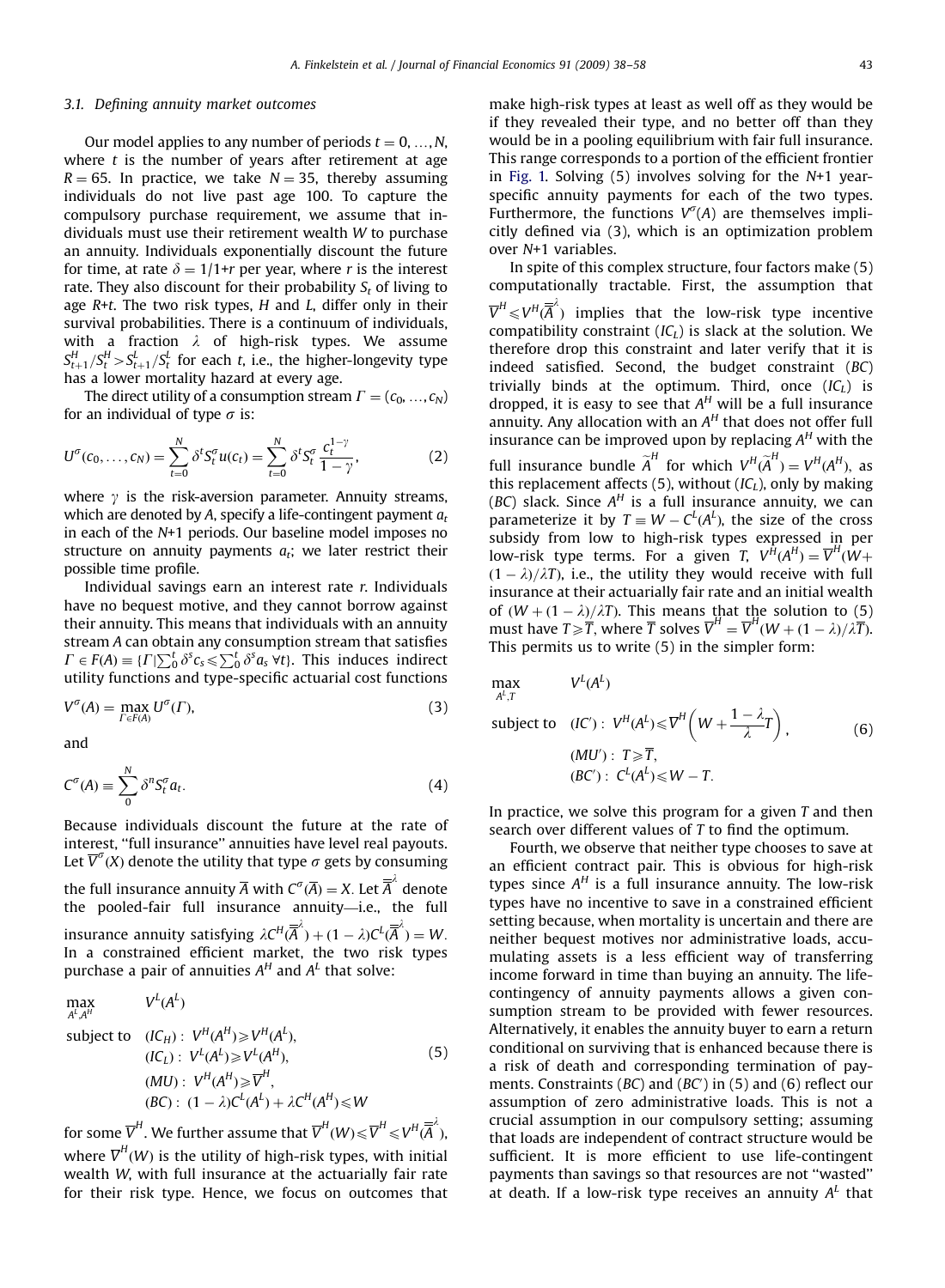<span id="page-6-0"></span>induces her to save at some age, then her consumption stream, say  $\widetilde{A}^L$ , would differ from the annuity stream. That same consumption stream could be achieved directly via an annuity at a lower actuarial cost to the annuity provider. There is therefore some surplus to be created by reducing the annuity's payouts in its early years and raising its payouts in later years. Insurers in an efficient market will take advantage of such opportunities to repackage the timing of cash flows until the surplus is eliminated and low-risk types no longer wish to save out of their annuity payments. Formally, consider replacing  $A<sup>L</sup>$ with  $\widetilde{\bm{A}}^L$  in (6). Low-risk types would be exactly as well off as before, but when  $A^L \neq \widetilde{A}^L$  the budget constraint would be strictly looser. Furthermore, the incentive compatibility constraint will be no tighter, and possibly strictly looser. Therefore,  $A^L$  can only solve (6) when  $A^L = \widetilde{A}^L$ .

The observation that neither type chooses to save means that, in equilibrium,  $V^L(A^L) = U^L(A^L)$  and  $V^H(A^H) = U^H(A^H)$ , so both can be computed directly instead of by solving the non-trivial (3). The only part of (6) that is difficult to compute is  $V^H(A^L)$ , the utility that high-risk types get if they deviate, purchase the low-risk type annuity, and save optimally. The structure of (6) allows us to evaluate  $V^H(A^L)$  in solving for equilibrium without explicitly solving (3). In particular, with our assumptions about the parametric forms for survival probabilities and preferences,  $V^H(A^L) = \widetilde{V}^H(A^L; n^*)$  at any solution to  $(6)$  for some  $n^*$ , where

$$
\widetilde{V}^H(A_L; n^*) = \sum_{t=0}^N \delta^t S_t^H u(\widetilde{c}_t^H)
$$
\n(7)

and

$$
\widetilde{c}_{t}^{H} = \begin{cases}\n a_{t}^{L} & \text{if } t < n^{*} \\
 \frac{\left(S_{t}^{H}\right)^{1/\gamma}}{S_{n}^{H}} \sum_{n=n^{*}}^{N} \delta^{n} a_{n}^{L} \\
 \sum_{n=n^{*}}^{N} \delta^{n} \left(\frac{S_{n}^{H}}{S_{n}^{H}}\right)^{1/\gamma} & \text{if } t \geq n^{*} \\
 \end{cases}
$$
\n
$$
(8)
$$

Eqs. (7) and (8) describe the utility achieved by a highrisk type with an annuity stream  $A<sup>L</sup>$  when she consumes

the payments before period  $n^*$ , and thereafter follows the consumption pattern she would follow if the remaining annuity stream  $(a_n^L, \ldots, a_N^L)$  were a bond against which she could save and borrow at the constant rate r. Hence, saying that  $V^H(A^L) = \widetilde{V}^H(A^L; n^*)$  for some  $n^*$  is a solution to (6) is tantamount to saying that the optimal consumption pattern of high-risk types who deviate and buy annuity stream  $A<sup>L</sup>$  is of this form. For their utility to be given by a consumption pattern of this form, the stream  $A<sup>L</sup>$  must be such that this consumption pattern of deviating high-risk types does not involve borrowing.

Appendix A shows that annuity stream  $A<sup>L</sup>$  has the property that deviating high-risk types will optimally consume in accord with (8). The intuition behind this result offers insights into the critical importance of saving in determining the optimal annuity streams. Suppose that annuitants could not save. Then we could solve (6) by replacing  $V^H(A^L)$  with  $U^H(A^L)$  and using first order conditions. To illustrate such a solution, Fig. 3 plots the annuity streams  $A<sup>L</sup>$  and  $A<sup>H</sup>$  for a special case of the general problem. This case corresponds to the  $\overline{T} = 0$  extreme, i.e., to the MWS equilibrium. We consider only the male population in the baseline parameterization of our model, as developed below. The special case also assumes a constant relative risk aversion coefficient of  $\gamma = 3$  and  $r = 0.03$ . Fig. 3 shows that  $A<sup>H</sup>$  is a full insurance annuity and  $A<sup>L</sup>$  is an annuity which is almost a full insurance annuity with significantly higher annuity payments. The payments provided by  $A<sup>L</sup>$  decline with time, but this decline is only significant at late ages—indeed, it is negligible until age 97. The payments fall off sharply thereafter, but the  $A<sup>L</sup>$  annuity payment only falls below the  $A<sup>H</sup>$  payment at age 100—the oldest age considered. Between ages 99 and 100, however, the payment falls off so sharply that the incentive compatibility constraint is satisfied. Qualitatively similar plots would hold for less extreme values of  $\overline{T}$ .

 $A<sup>L</sup>$  falls off steeply and at an advanced age because this is when  $S^L/S^H$  is smallest. Low annuity payments translate directly into low consumption when individuals cannot save. This reduces the utility of high-risk types much more than that of low-risk types at old ages, since high-risk



**Fig. 3.** Efficient annuities when savings are observable and contractible. This figure plots the pair of annuity contracts solving Eq. (5) when savings is<br>observable and contractible and when  $\overline{V}^H$  (high-risk types' fair contract. The annuity curves plot the size of the life-contingent annuity payments as a function of the age of annuitant. ''Desired consumption (bondholding) of 'deviating' high-risk types'' refers to the hypothetical optimal consumption (bond-holding) pattern for high-risk types who are given the lowrisk types' equilibrium annuity and can freely save.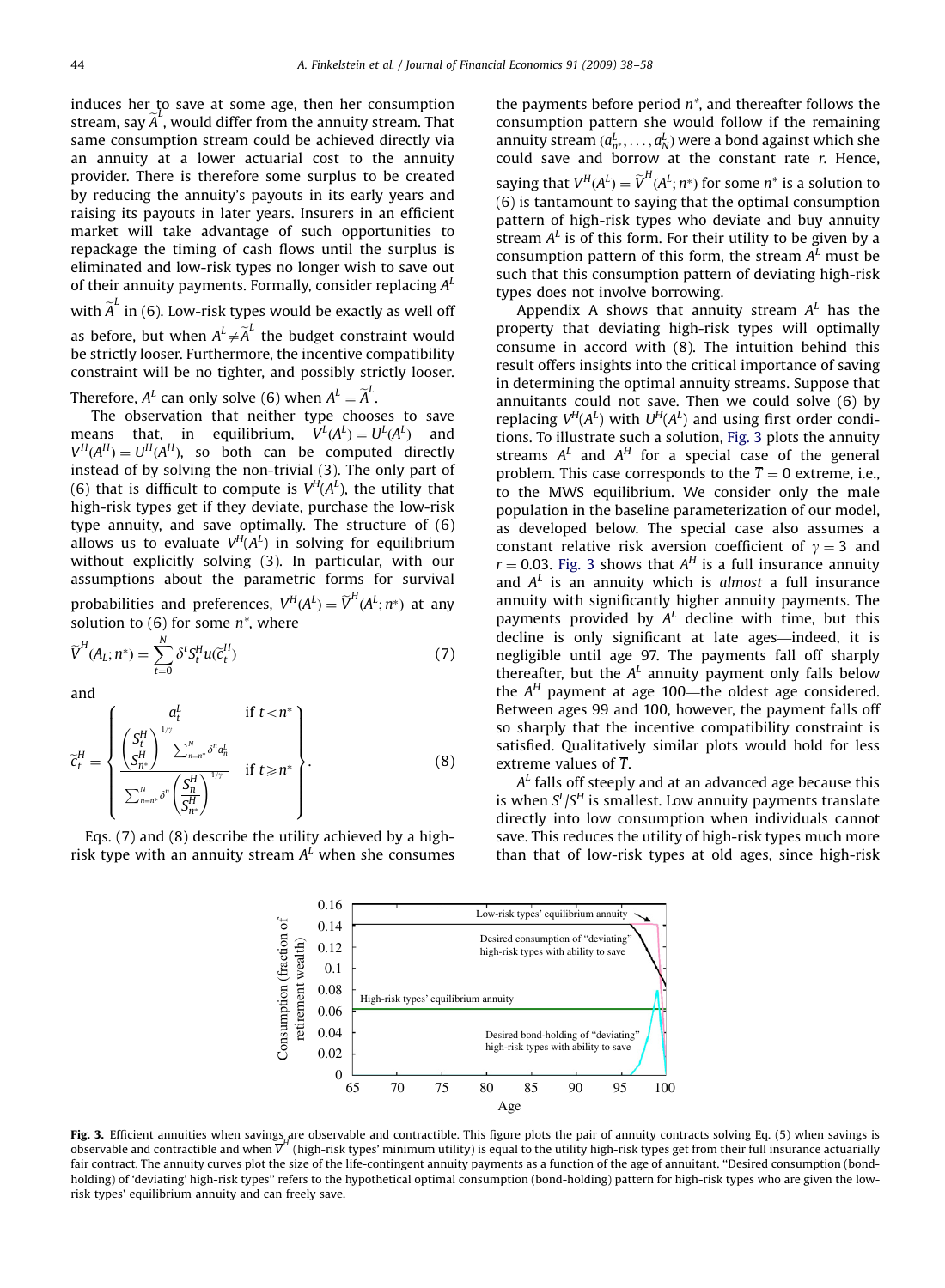types are relatively much more likely to still be alive at those ages. The best way from the perspective of low-risk types to satisfy incentive compatibility for high-risk types involves providing a downward tilt in annuity payouts at extreme old ages, when the relative probability of low-risk types being alive, compared to high-risk types, is lowest. In practice, many governments and families provide an implicit safety net for individuals who exhaust their resources. This can limit the capacity of late-life punishments to serve as screening devices, thereby reducing the disparity between the efficient frontier with and without savings.

When individuals can save, such a steep drop-off is far less useful as a self-selection device because it can always be undone—albeit inefficiently—by saving. Indeed, [Fig. 3](#page-6-0) also shows the optimal consumption pattern  $\widetilde{c}_{t}^{H}$  and bondwealth holding of high-risk types who receive annuity  $A<sup>L</sup>$ but who can also save. These high-risk types optimally choose to consume the annuity payments until age 96. At older ages they use their savings to smooth out the sharp drop-off in the annuity stream. Because such saving reduces the power of downward-sloping payout schedules as a selection device, when annuitants can save, the extremely sharp fall-off of payments  $A<sup>L</sup>$  will no longer be optimal. The incentive for positive saving by deviating high-risk types, however, will still be as in (8).

#### 3.2. Optimal structure of contracts

We find the optimal structure of annuity contracts when annuitants can save by solving (6). We cannot offer general analytic solutions, so our findings necessarily require assumptions about the underlying functional forms of the utility functions and mortality rates as well as various parameter values. Using the same baseline parameters that we used in [Fig. 3,](#page-6-0) and the same assumption that  $\overline{T} = 0$ , Fig. 4 plots the solution to (6) and shows the actuarially fair full insurance annuities for both high-risk and low-risk individuals, as well as the optimal consumption stream of a high-risk type who

deviates and purchases annuity  $A<sup>L</sup>$ . Qualitatively similar graphs would obtain for other values of  $\overline{T}$ .

Several features of Fig. 4 are worthy of note. First, the solution involves substantial cross subsidies. This is clear from a comparison of the level of the high-risk type fair level annuity and the high-risk type optimum annuity  $A<sup>H</sup>$ as  $A^H$  offers strictly higher payouts. Second, while  $A^L$ provides a downward sloping annuity stream, it declines much more gradually than the annuity stream shown in [Fig. 3,](#page-6-0) which corresponds to the case in which annuitants could not save. Third, the optimal consumption stream of a high-risk type deviating to  $A<sup>L</sup>$  reveals that the deviating high-risk type who purchases  $A<sup>L</sup>$  will *immediately* begin to save:  $n^* = 0$  in (7) and (8).

Comparing [Figs. 3 and 4](#page-6-0) shows how allowing for unobservable saving affects the structure of the optimal annuity streams. Though it is more difficult to find the optimal annuities with unobservable saving than without, the evident realism that allowing for such saving provides leads us to choose this as our benchmark case. Indeed, the results in [Fig. 3](#page-6-0) suggest that if unobservable saving is not possible, asymmetric information is essentially irrelevant because the optimal annuity streams are virtually identical to the annuity streams that would obtain with symmetric information. The findings more generally suggest caution in using applied contract theoretic models for quantitative purposes when there are inefficient and unobservable behaviors the insured can undertake as a substitute for formal insurance.

### 3.3. Discussion of key assumptions

The discussion of unobservable saving highlights one of several extensions we have made to the standard stylized model of insurance markets with asymmetric information. These extensions add realism to our framework for analyzing the impact of a ban on gender-based pricing. Nonetheless, the model that we develop in (5) and (6), and then solve, makes a number of assumptions for tractability and still falls short of a fully realistic model. Some of our assumptions, such as the use of constant



Fig. 4. Efficient annuities when saving is unobservable or non-contractible. This figure plots the pair of annuity contracts solving Eq. (5) when savings is unobservable or non-contractible and when  $\overline{v}^H$  (high-risk types' minimum utility) is equal to the utility high-risk types get from their full insurance actuarially fair contract. The annuity curves plot the size of the life-contingent annuity payments as a function of the age of annuitant. ''Optimal consumption of 'deviating' high-risk types'' refers to the optimal consumption pattern for high-risk types who ''deviate'' and purchase the low-risk types' equilibrium annuity. Calculations are for the baseline parameters described in Section 4 and [Table 1.](#page-9-0)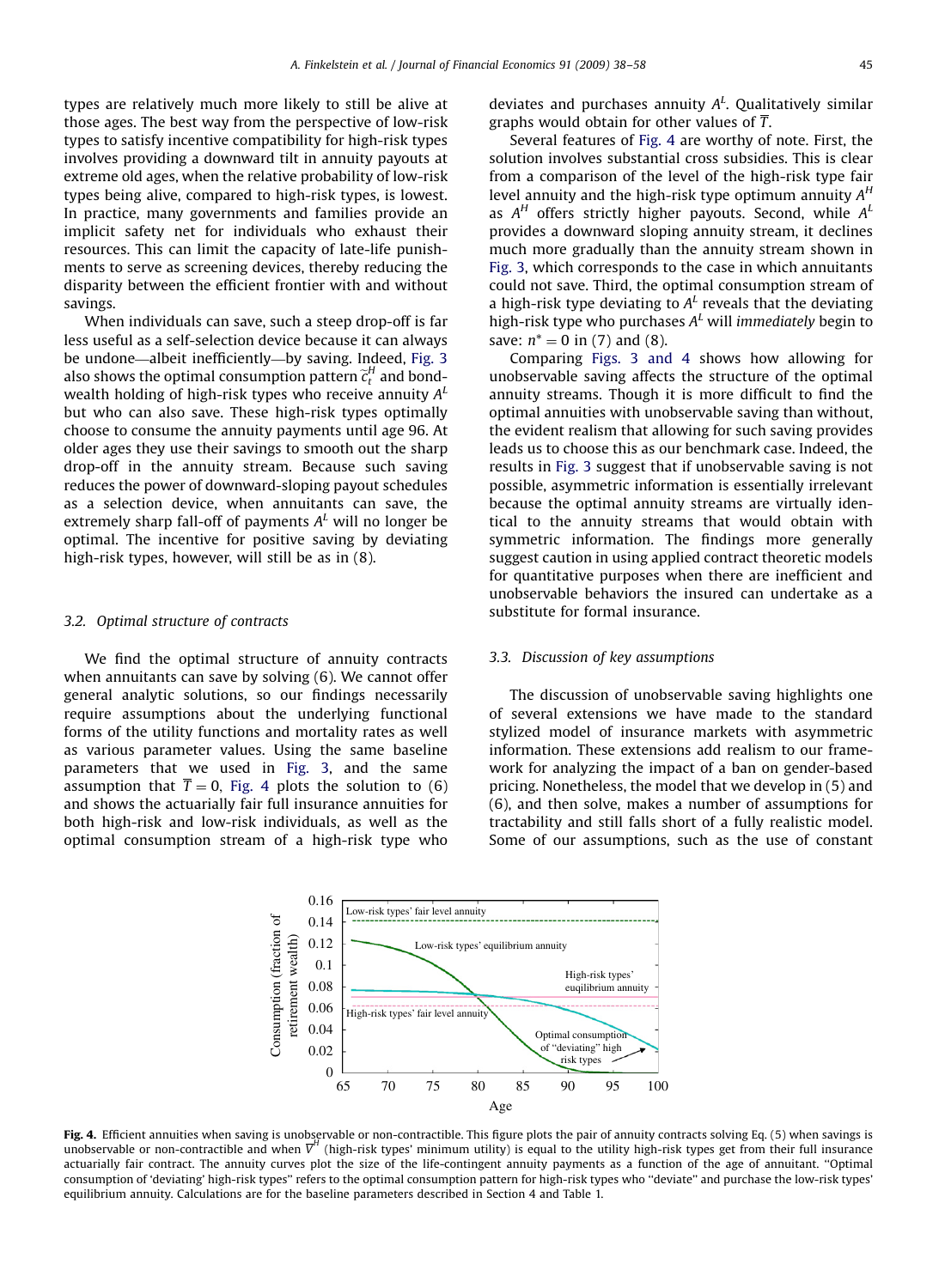relative risk aversion utility or the assumption that individuals discount the future at the rate of interest, are standard. Others are more specific to this application.

First, our model does not include bequest motives. The potential role of bequest motives in explaining saving behavior has been widely debated, for example by [Kotlikoff](#page-20-0) [and Summers \(1981\)](#page-20-0), [Hurd \(1987, 1989\)](#page-20-0), [Bernheim \(1991\)](#page-20-0), [Brown \(2001\)](#page-20-0), and [De Nardi \(2004\),](#page-20-0) but no robust consensus has emerged. Conceptually, the presence of bequest motives can easily be incorporated into our framework. We would simply add utility from consumption in states when the annuitant is dead. Since our solution algorithm relies heavily on the shape of preferences, however, this extension can pose practical issues of computational tractability. In part for this reason, we have addressed the analytically more convenient setting without bequests, while recognizing that this limits the potential applicability of our findings. We suspect that bequest motives would make screening more difficult and less efficient, thereby magnifying the efficiency consequences of requiring unisex pricing.

Second, we have followed previous theoretical models in modeling mortality heterogeneity via two risk types. The computational challenge of finding optimal contracts is much more difficult in a many-type setting, although solution algorithms similar to the ones we developed here would, in principle, also apply. We show below that our data cannot reject the parsimonious two-type model in favor of one which allows the underlying types to differ by gender. We focus on a setting with a single dimension of heterogeneity. [Smart \(2000\)](#page-20-0) and [Wambach \(2000\)](#page-20-0) show that adding dimensions, such as preference heterogeneity with regard to risk aversion, can significantly change equilibrium contracts. Recent empirical evidence presented by [Finkelstein and McGarry \(2006\)](#page-20-0) and [Cohen](#page-20-0) [and Einav \(2007\)](#page-20-0) suggests that heterogeneity in risk aversion may be a quantitatively important feature of insurance markets.

Third, while our model incorporates some important features of the U.K. annuity market, it does not capture many others. For example, in assuming that markets are efficient, we abstract away from administrative loads in annuity pricing. We also abstract away from other annuitant choices, such as the option to purchase limited term guarantees on their contracts, or the options of couples to purchase joint-and-survivor annuity products instead of the single-life annuities on which we focus our attention. We ignore the presence of wealth outside retirement accounts, thereby abstracting from other assets, such as housing wealth, which may serve as a partial hedge against longevity risk. We additionally abstract from the possible presence of risks other than longevity risk, such as liquidity risks or health shocks. [Crocker and Snow \(2005\)](#page-20-0) discuss how such ''background risks'' can affect insurance market equilibrium.

Finally, our model does not allow for the possibility of individuals learning over time about their risk type. [Polborn, Hoy and Sadanand \(2006\)](#page-20-0) show that allowing for such dynamic considerations when individuals can time their insurance purchases may have important

qualitative effects on the analysis of restrictions on characteristic-based pricing. In part because of these and other modeling abstractions, the optimal annuity contracts that emerge from our analysis do not match actual U.K. retirement annuity contracts. We discuss this further below.

## 4. Model calibration

To calibrate our model and quantify the efficiency and distributional consequences of mandating unisex prices, we must fix the relative risk aversion parameter  $y$ ; the real interest rate r; the fraction of high-risk individuals among men ( $\lambda^M$ ) and women ( $\lambda^F$ ); the fraction  $\theta$  of women in the relevant population; and the survival curves for each risk type ( $S^H$  and  $S^L$ ). We present results for risk aversion coefficients of 1, 3, and 5, assume the interest rate  $r$  is equal to 0.03, and set the discount rate  $\delta = 1/1+r$ . We set  $\theta = 0.5$  in our baseline case, but we also report results for other values.

We estimate the remaining parameters using microdata on a sample of compulsory annuitants who bought annuities from a large U.K. life insurance company between 1981 and 1998. We have information on their survival experience through the end of 1998. These data, which are described in more detail in [Finkelstein and](#page-20-0) [Poterba \(2004\)](#page-20-0), appear to be reasonably representative of the U.K. annuity market. We restrict our attention to annuities that insure a single life and we focus on individuals who purchased annuities at the modal age for men (age 65). We exclude annuitants who died before their 66th birthday and consider only mortality after age 66. Our sample consists of 12,160 annuitants. Only 1,216 are women, so our inferences regarding mortality rates for women are necessarily less precise than those for men. Our sample represents roughly one-third of [Finkelstein](#page-20-0) [and Poterba's \(2004\)](#page-20-0) sample of annuities purchased by buyers of all ages.

We estimate the survival curves for two underlying, unobserved risk types H and L. In the spirit of [Heckman](#page-20-0) [and Singer \(1984\)](#page-20-0), we assume a parametric form for the baseline mortality hazard and jointly estimate the parameters of the baseline and the two multiplicative parameters that capture unobserved heterogeneity. We follow the actuarial literature on mortality modeling, such as [Horiuchi and Coale \(1982\)](#page-20-0), and assume a Gompertz functional form for the baseline hazard. This is particularly well suited to our context because our data are sparse in the tails of the survival distribution. Formally, for a given risk type  $\sigma$ , the mortality hazard at age  $x_i$  is given by

$$
\mu(x_i|\sigma) = \alpha_{\sigma} \cdot \exp(\beta(x_i - b)),\tag{9}
$$

where *b* is the base age, 65 in our case. We assume that the growth parameter  $\beta$  is common to both risk types and to both genders. This means that  $\beta$  determines the shape of the mortality curves for both types, which differ only in their values of  $\alpha_{\sigma}$ . Using the notation  $t_i = x_i - b$ , this form of the hazard implies risk-type-specific survival functions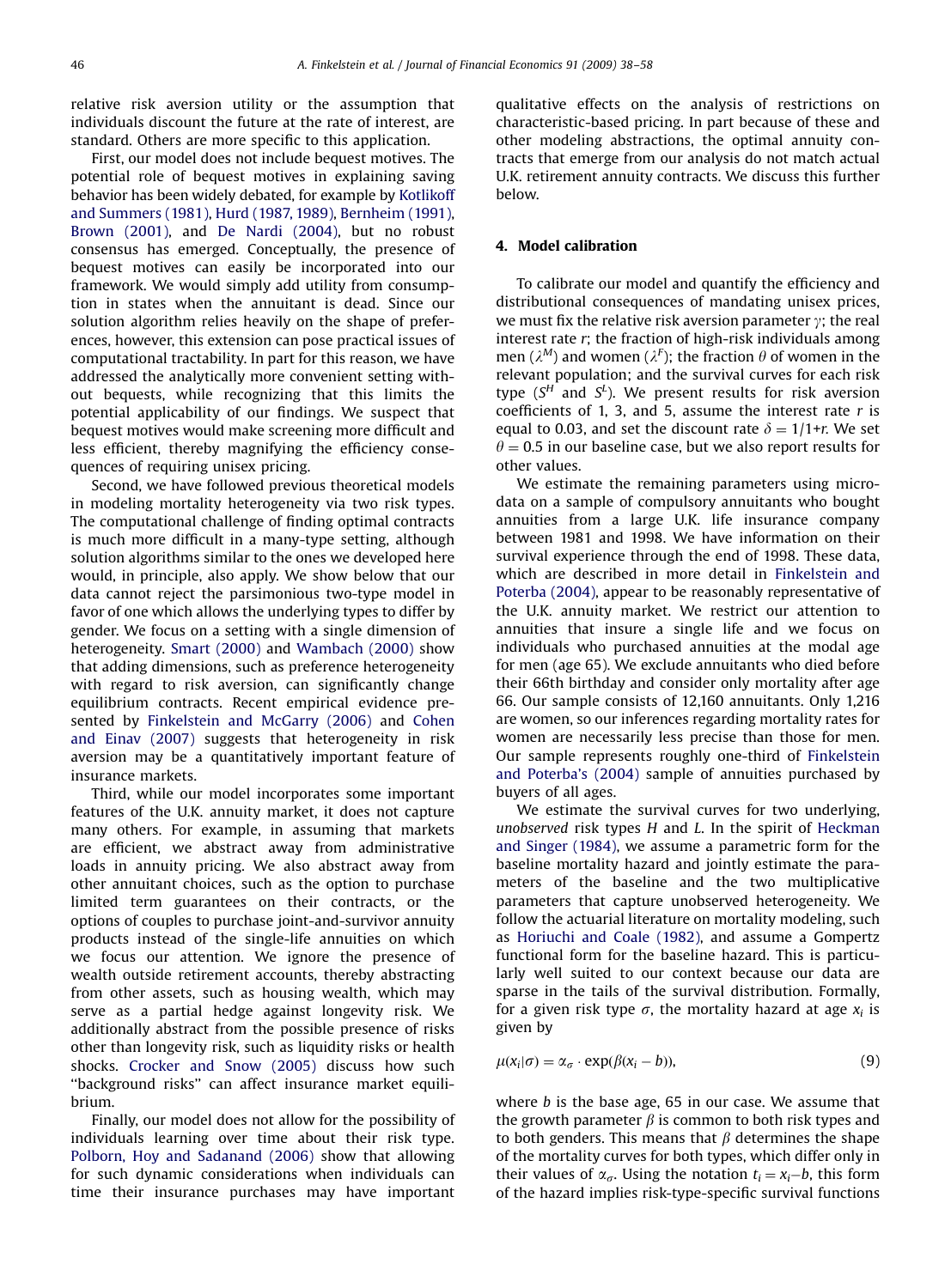<span id="page-9-0"></span>of the form:

$$
S(t_i|\sigma) = \exp\left\{\frac{\alpha_{\sigma}}{\beta}(1 - \exp(\beta \cdot t_i))\right\}.
$$
 (10)

When the two underlying risk types are the same for males and females, so that only the mix of these two risk types differs across genders, this model depends on a parameter vector  $\Theta = {\alpha_L, \alpha_H, \beta, \lambda_f, \lambda_m}$ . The likelihood function in this case is

$$
L(\Theta) \equiv \sum_i 1_m \cdot (\lambda_m l_i^H + (1 - \lambda_m) l_i^L) + 1_m \cdot (\lambda_f l_i^H + (1 - \lambda_f) l_i^L),
$$

where

$$
l_i^{\sigma} = S(t_i | \alpha_{\sigma}, \beta)(d_{\sigma} + (1 - d_i)\mu(t_i | \alpha_{\sigma}, \beta)), \quad \sigma = \{H, L\}.
$$
 (11)

The variable  $d_i$  in (11) is an indicator for whether the individual observation is censored and  $1<sub>m</sub>$  and  $1<sub>f</sub>$  are indicator variables for whether the individual is male or female, respectively. An individual's contribution to the likelihood function is a weighted average of the likelihood function of a high-risk and low-risk type, with the weights equal to the gender-specific fraction of high and low-risk individuals. Of the observations in our sample, 81% are censored because the annuitant is still alive at the end of the sample period, December 31, 1998.

Table 1 presents our estimates of the mortality model in (10) and (11). Our estimates yield aggregate mortality statistics that are similar to those published by the [Institute of Actuaries \(1999\)](#page-20-0) for all 65 year-old U.K. pensioners in 1998. The life expectancies implied by our model differ from those in the aggregate tables by only 0.26 years for women and 0.45 years for men. The estimated mortality rates for the high and low-risk types are substantially different. For example, the estimates in Table 1 imply that life expectancy at 65 is only 8.8 years for low-risk types, compared to 23.2 years for high-risk types. The estimate in column 5 of Table 1 shows that over 80% of women are classified in the high-risk (long-lived) group, compared to only about 60% of men (column 4). The estimates therefore imply a three-year difference in life expectancy at age 65 for men and women. Survival differences this large imply substantial potential redistribution toward women from unisex pricing restrictions.

We investigated the restrictiveness of our five-parameter model by estimating a more flexible eight-parameter model that allows for gender-specific risk types. In addition to having a gender-specific fraction of high-risk types,  $\lambda$ , the parameters  $\alpha_L$ ,  $\alpha_H$ , and  $\beta$  are also permitted to be gender specific. Table 2 shows the results. For men, the estimates of the mortality parameters look qualitatively similar to those in Table 1. This is not surprising, since most of the sample is male. The estimates for women do not reject the null hypothesis of a single underlying risk type. The one-type model actually exhibits the best fit. The likelihood function for women varies very little as the model parameters change, which explains why we cannot reject the validity of the implicit parameter restrictions involved in using the five- instead of the eight-parameter model. In light of these results, we use the parameter estimates from our more parsimonious model.

#### Table 1

Estimates of two-type Gompertz mortality hazard model, same types for both genders

Results are based on estimating Eq. (11) using micro-data on annuitant mortality patterns for a sample of compulsory annuities purchased from a large UK life insurer between 1981 and 1998. Standard errors are in parentheses. Column 6 contains the total log likelihood. Column 7 reports the  $\chi^2$  (3) statistic (P-value) for the Likelihood Ratio test of this restriction relative to the more flexible specification in Table 2.

| Sample                        | Multiplicative<br>factor on hazard<br>for high risk $(\alpha_H)$ | Multiplicative<br>factor on hazard<br>for low risk $(\alpha_I)$ | Common growth<br>factor in hazard<br>model $(\beta)$ | Fraction of men<br>who are high<br>risk $(\lambda_M)$ | Fraction of<br>women who are<br>high risk $(\lambda_F)$ | log(L)      | $\chi^2(3)$<br>$(P-value)$ |
|-------------------------------|------------------------------------------------------------------|-----------------------------------------------------------------|------------------------------------------------------|-------------------------------------------------------|---------------------------------------------------------|-------------|----------------------------|
|                               | (1)                                                              | (2)                                                             | (3)                                                  | (4)                                                   | (5)                                                     | (6)         | (7)                        |
| 65 Year olds<br>$(N = 12160)$ | 0.0031<br>(0.0003)                                               | 0.0405<br>(0.0013)                                              | 0.1485<br>(0.0056)                                   | 0.6051<br>(0.0096)                                    | 0.8192<br>(0.0231)                                      | $-10347.45$ | 1.94<br>(0.59)             |

#### Table 2

Estimates of two-type gender-specific Gompertz mortality model

Results are based on estimating Eq. (11) separately for each gender using the same data as in Table 1. Standard errors are in parentheses. The estimation for females led to a single type model. The final column reports the total log likelihood.

| Sample                                  | Multiplicative<br>factor on hazard for<br>high risk $(\alpha_{H,m}/\alpha_{H,f})$<br>(1) | Multiplicative<br>factor on hazard for<br>low risk $(\alpha_{L,m}/\alpha_{L,f})$<br>(2) | Common growth<br>factor in hazard<br>model $(\beta_m/\beta_f)$<br>(3) | Fraction who are<br>high risk $(\lambda_m/\lambda_f)$<br>(4) | $log(L)$ , by gender<br>(5) | log(L)<br>(6) |
|-----------------------------------------|------------------------------------------------------------------------------------------|-----------------------------------------------------------------------------------------|-----------------------------------------------------------------------|--------------------------------------------------------------|-----------------------------|---------------|
| 65 Year old males<br>$(m)$ (N = 10944)  | 0.0030<br>(0.0003)                                                                       | 0.0423<br>(0.0014)                                                                      | 0.1566<br>(0.0058)                                                    | 0.6305<br>(0.0091)                                           | $-9568.59$                  | $-10346.4$    |
| 65 Year old females<br>$(f)$ (N = 1216) | 0.0111<br>(0.0009)                                                                       | <b>NA</b>                                                                               | 0.0882<br>(0.0228)                                                    | <b>NA</b>                                                    | $-777.89$                   |               |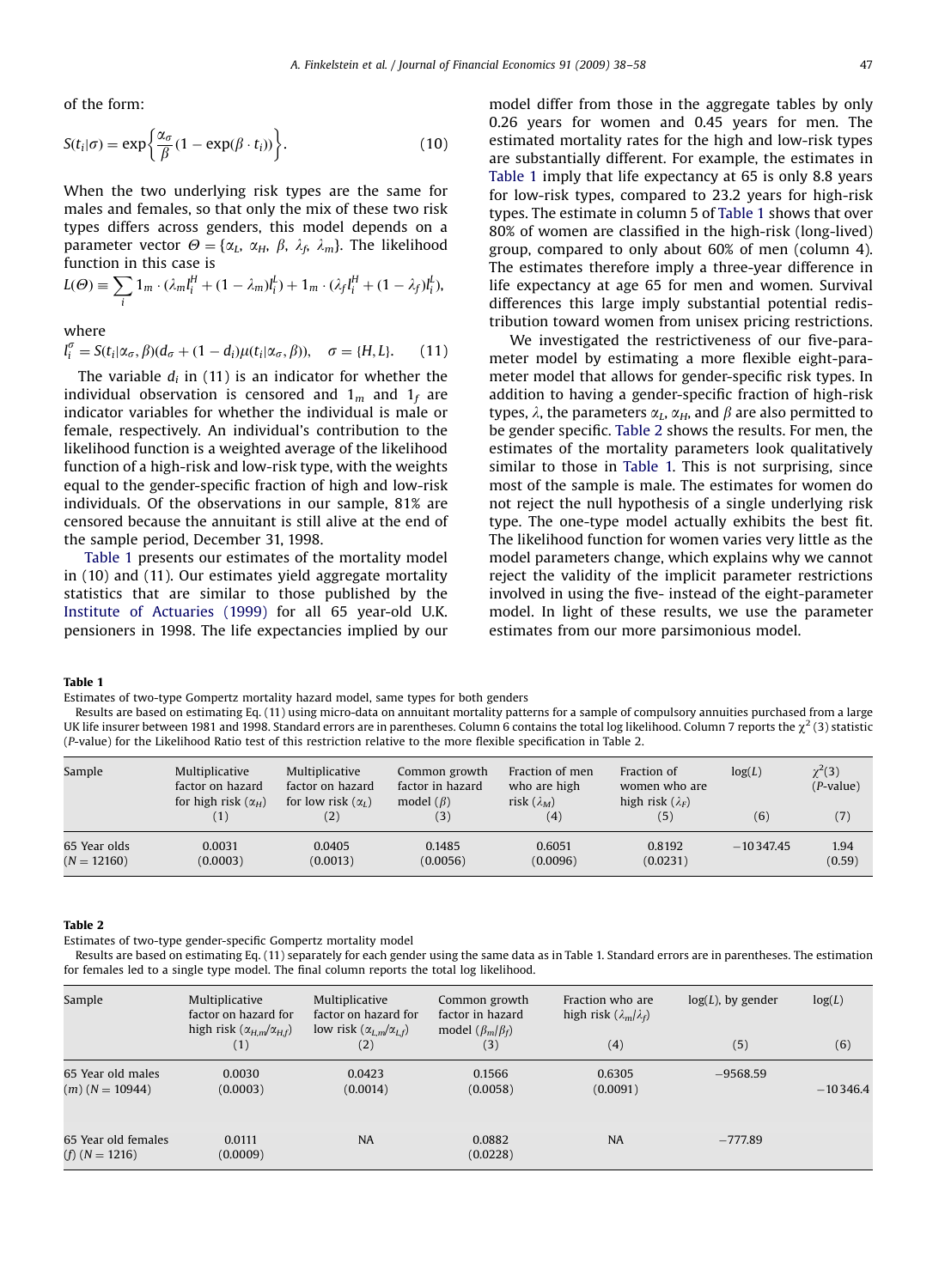# 5. Measuring the efficiency and distributional effects of banning gender-based pricing

This section briefly describes the measures that we use to quantify the efficiency and distributional effects of a unisex pricing restriction in the model described above. Standard measures of the distributional and efficiency effects of regulatory policies, such as compensating variation, equivalent variation, and their corresponding measures of deadweight burden, do not naturally extend to settings with asymmetric information. It is not clear what it means to estimate the transfer that a consumer of a given type requires to be as well off after a policy intervention as beforehand when it is not possible for the government to identify the consumer and carry out the transfer. Our measure of inefficiency is in the spirit of [Debreu \(1951, 1954\),](#page-20-0) and it is also the natural quantification of the efficiency notion used by [Crocker and Snow](#page-20-0) [\(1986\)](#page-20-0) when they demonstrate that restrictions on categorical pricing in insurance markets are efficiency reducing.

To measure efficiency and redistribution, we use the actuarial cost function  $C^{\sigma}(A)$  from (4), which gives the expected cost to an insurance company of honoring contract A when it is owned by an individual of risk type  $\sigma$ . The cost, for a vector  $A^{i,\sigma}$  of contracts for each type  $i \in \{X,Y\}$ and category  $\sigma \in \{H,L\}$  is given by the total actuarial cost function:

$$
TC(A^{i,\sigma}) \equiv \theta(TC^{Y}(A^{Y,\sigma})) + (1 - \theta)(TC^{X}(A^{X,\sigma}))
$$
  
\n
$$
\equiv \theta(\lambda_{Y}C^{H}(A^{Y,H}) + (1 - \lambda_{Y})C^{L}(A^{Y,L}))
$$
  
\n
$$
+ (1 - \theta)(\lambda_{X}C^{H}(A^{X,H}) + (1 - \lambda_{X})C^{L}(A^{X,L})), \qquad (12)
$$

where the total cost functions for each category,  $TC^{X}$  and TC<sup>Y</sup>, are defined implicitly, and  $A^{Y,\sigma}$  and  $A^{X,\sigma}$  denote category-specific vectors of contracts. The minimum expenditure function is defined by:

$$
E(A^{i,\sigma}) = \begin{cases} \min_{\left\{\overline{A}^{X,L} \leq \overline{A}^{X,H} \leq \overline{A}^{X,H}\right\}} & TC(\overline{A}^{i,\sigma}) \\ \text{subject to} & (IC): V^{\sigma}(\overline{A}^{i,\sigma}, S^{\sigma}) \geq V^{\sigma}(\overline{A}^{i,\sigma'}, S^{\sigma}) \forall i \in \{X, Y\} \text{ and } \\ & \forall \sigma, \sigma' \in \{H, L\}, \\ \text{and} & (MU): V^{\sigma}(\overline{A}^{i,\sigma}, S^{\sigma}) \geq V^i(A^{i,\sigma'}, S^{\sigma}) \forall i \in \{X, Y\} \text{ and } \\ & \forall \sigma \in \{H, L\}. \end{cases}
$$
(13)

The minimum expenditure function maps a proposed allocation  $A^{i,\sigma}$  of contracts to each type within each category into the minimum total actuarial cost of ensuring that each type within each category is at least as well off as with  $A^{i,\sigma}$  while respecting the economy's inherent informational constraints. These inherent constraints are captured by  $(IC)$  in  $(13)$ , which requires that within each category, individuals need to be willing to choose the contract A designed for them. Because category is observable, however, incentive compatibility does not have to be satisfied across categories.

An efficient allocation  $A^{i,\sigma}$  solves (13). Any other informationally feasible contract set  $\widetilde{A}^{i,\sigma}$  that makes each

individual as well off as  $A^{i,\sigma}$  has at least as high a total actuarial cost. Other allocations are inefficient, and the quantity  $TC(A^{i,\sigma}) - E(A^{i,\sigma})$  is a measure of the inefficiency. If  $A_1^{i,\sigma}$  and  $A_2^{i,\sigma}$  denote any two vectors of contracts, then the efficiency cost of moving from the former to the latter is

$$
EC(A_1^{i,\sigma}, A_2^{i,\sigma}) \equiv (TC(A_2^{i,\sigma}) - E(A_2^{i,\sigma})) - (TC(A_1^{i,\sigma}) - E(A_1^{i,\sigma})). \quad (14)
$$

For our analysis of a ban on categorical pricing, this expression simplifies because, by assumption, the market outcome prior to the ban is efficient. The efficiency cost of a ban is therefore exactly the inefficiency of the post-ban equilibrium contract set.

Since both  $TC(\cdot)$  and  $E(\cdot)$  decompose by category, the efficiency cost of a ban on characteristic-based pricing can be decomposed by category as  $TC^i(A^{i,\sigma}) = E^i(A^{i,\sigma}) +$ Inefficiency<sup>i</sup>( $A^{i,\sigma}$ ). This expression decomposes the actuarial cost, or the resource use, of a given category into two components: the minimum resources needed to make the types that well off, and the resources that are wasted because of an inefficient allocation. We interpret the former as a money-metric measure of the well being of the individuals in the category, since the wasted resources do not contribute to well being. We can therefore quantify redistribution at the category level from a policy that changes the contract set from  $A_1^{i\sigma}$  to  $A_2^{i\sigma}$  as the increase in this money-metric measure. Redistribution towards category Y is therefore given by  $R^Y(A_1^{i,\sigma}, A_2^{i,\sigma}) \equiv (E^Y(A_2^{Y,i}) E^{Y}(A_1^{Y,i})$ ). There is a similar expression for the redistribution towards category X.

When a policy change has efficiency consequences, the weighted sum of redistribution across categories will not be zero, even when the policy change does not affect the total actuarial cost. This is because some of the redistribution away from category X can be dissipated via an increase in the inefficiency of the allocations and might never reach category Y. Since some may find it appealing to have a measure of redistribution for which the entire amount redistributed away from one group is redistributed to the other group, we construct the re-centered measure:

$$
\widetilde{R}^{Y}(A_1^{i,\sigma}, A_2^{i,\sigma}) \equiv R^{Y}(A_1^{i,\sigma}, A_2^{i,\sigma}) - (\theta R^{Y}(A_1^{i,\sigma}, A_2^{i,\sigma}) + (1 - \theta)R^{X}(A_1^{i,\sigma}, A_2^{i,\sigma})).
$$
\n(15)

This expresses the re-centered redistribution per member of category Y; again there is a similar expression for category X.

[Fig. 2](#page-3-0) can be used to illustrate the efficiency and distributional measures when category is perfectly predictive of type (i.e.,  $\lambda_X = 0 = 1 - \lambda_Y$ ). In this setting, the efficiency metric equals the sum of certainty equivalent consumptions across types. Prior to the ban on categorical pricing, the competitive market gives actuarially fair full insurance contracts  $A^{L^*}$  and  $A^{H^*}$  to the two types; this allocation, which entails state-independent consumption, is efficient. When categorical pricing is banned, the market implements a pair of contracts labeled  $A<sup>L</sup>$  and  $A<sup>H</sup>$ which is as efficient as possible given the government imposed pricing constraints. This set of allocations is nevertheless inefficient because  $A<sup>L</sup>$  could, in principle, be replaced by the full insurance consumption contract  $A<sup>L</sup>$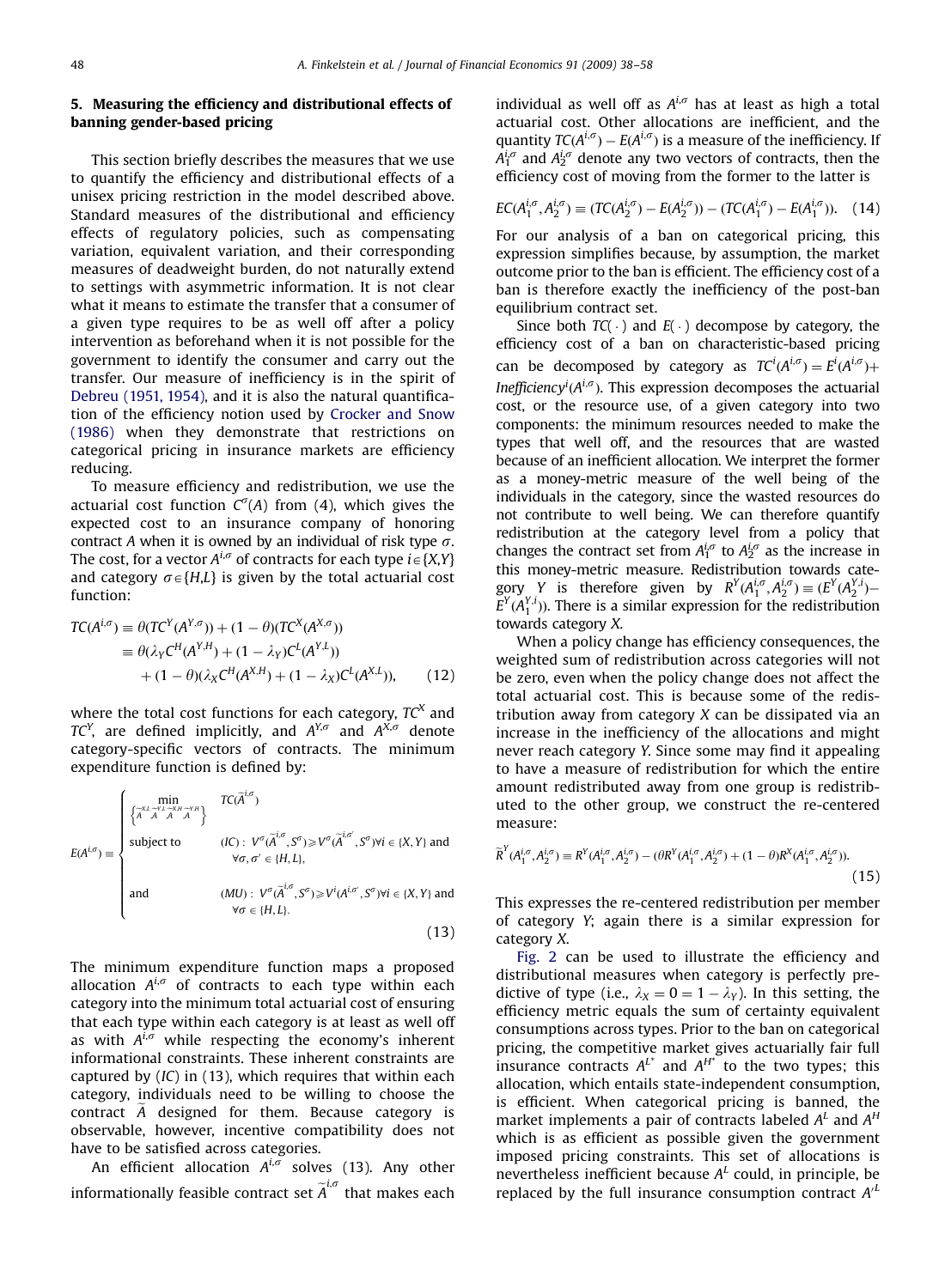which makes low-risk types equally well off, while saving resources. The efficiency cost of the ban is precisely the difference in the actuarial costs of  $A<sup>L</sup>$  and  $A<sup>L</sup>$  scaled by the number of low-risk types in the market.

The policy also redistributes resources from low to high-risk types. The amount redistributed to each of the high-risk types, computed without re-centering, is the actuarial difference between  $A^H$  and  $A^{H^*}$  computed using the high-risk types' mortality. We measure the amount redistributed away from each of the low-risk types via the actuarial difference between  $A^{L^*}$  and  $A^{\prime L}$ , in this case computed using low-risk type's mortality rates. The change in actual resource use or in the actuarial cost of the low-risk types' contract is measured by the actuarial difference between  $A^{L^*}$  and  $\overline{A}^L$ , again using low-risk type mortality rates.

When categorization is imperfect, the same sort of analysis applies, but summing certainty equivalents across individuals is no longer a valid measure of efficiency. Because contract outcomes are assumed to be constrained efficient when categorical pricing is allowed, we need only consider the inefficiency of the post-ban equilibrium. Fig. 5 illustrates this. The post-ban allocation is given by the contract pair  $A^{X,H} = A^{Y,H} = A^H$  and  $A^{X,L} = A^{Y,L} \equiv A^L$ . This allocation is inefficient because of the inefficient allocation within the  $X$  category. Having fewer high-risks within that category means that additional (break even) cross subsidies from low-risk types to high-risk types within that category can make both types in the X category better off. Hence, both X category types could be made at least as well off with fewer resources. The pair of contracts shown in Fig. 5 illustrates how this could be done. On the other hand, because the Y category has a greater fraction of high-risks, additional cross subsidies within that category do not yield Pareto improvements—the original contracts are, in fact, the efficient way for Y category types to achieve their original level of well being. The efficiency cost of the ban is measured by the difference in the actuarial costs of the market allocations and the associated efficient allocations.

Because we consider the set of constrained Pareto efficient market outcomes, there is a range of possible market allocations both prior to and subsequent to a ban on categorical pricing—hence a range of possible estimates of the consequences of a ban. The efficiency and distributional measures developed above allow us to summarize all possible efficiency and distributional effects of a ban via a single-parameter family of consequences. This family ranges from a ''high efficiency cost, low redistribution'' end-member to a ''low efficiency cost, high redistribution'' end-member. To see this, note that prior to a ban in gender-based pricing, the market is, by assumption, efficient. The efficiency cost of a ban is therefore equal to the inefficiency of the post-ban allocation. Moreover, because the market does not implement cross subsidies across genders in the absence of a ban, the total "welfare," measured by Eq. (13), of each gender prior to the ban is W. The distributional consequences of a ban can be measured from the ''welfare'' of each gender in the allocation which obtains when a ban is implemented, regardless of the specifics of the market allocation in the absence of a ban.

The range of possible efficiency and distributional consequences of banning gender-based pricing can be computed from the range of possible post-ban market outcomes, namely by the solutions to (5) as  $\overline{V}^H$  varies from the utility  $\overline{V}^H(W)$  that H-types obtain from their full

State 0 consumption

Fig. 5. The inefficiency of categorical pricing bans. This figure illustrates the efficiency and re-distribution metrics described in Eqs. (14) and (15). When categorization is banned, the market provides the contract  $A^H(A^L)$  to high-risk (low-risk) types of both categories. Since this allocation involves positive cross subsidies from low-risk to high-risk types, it also involves redistribution across categories with different risk type fractions. Eq. (15) quantifies this redistribution. Insofar as category is observable, the allocation  $(A^L, A^H)$  is also inefficient. In this example, the inefficiency stems from the fact that one category has fewer high-risk types. This means that each risk type within that category can be made at least as well off with the contract pair  $(A^{\prime L}, A^{\prime H})$  at a lower expected cost to annuity providers. Eq. (14) quantifies this inefficiency.

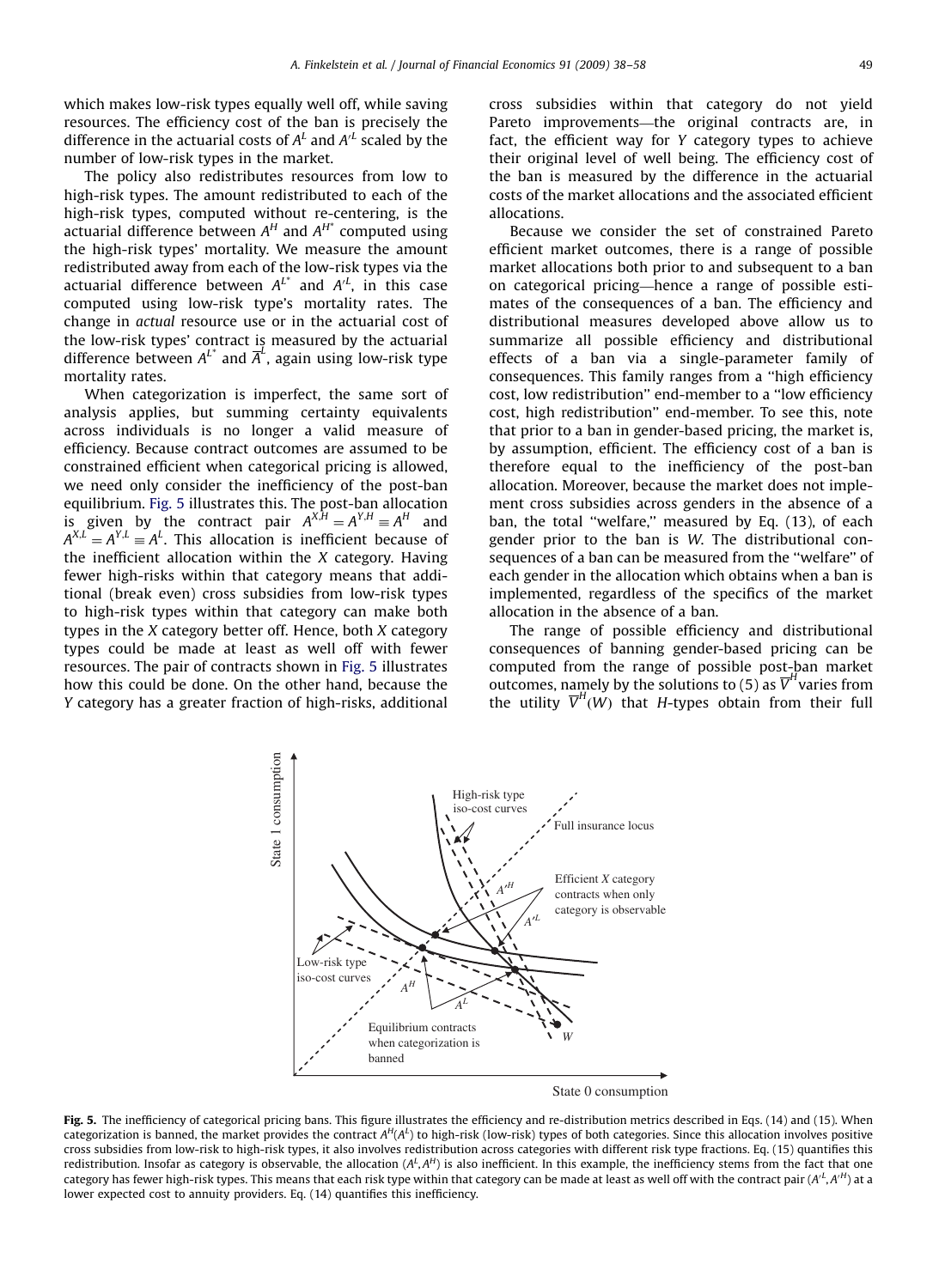<span id="page-12-0"></span>insurance actuarially fair contract to the utility  $V^H(\overline{\overline{A}}^{\lambda})$  that they obtain from an actuarially fair full insurance contract that pools across types and genders. Furthermore, one can show that the redistribution towards women is monotone increasing in  $\overline{V}_{\dots}^H$  and that the efficiency cost is strictly decreasing in  $\overline{V}^H$  until the efficiency cost reaches zero. Hence, bounding the possible efficiency and distributional consequences of a ban amounts to computing the solution to (5) at the two endpoints, where the lower end of this range corresponds precisely with the MWS equilibrium, and the upper end corresponds with the pooled-fair fullinsurance outcome. While this leaves a potentially large range of consequences, it has the advantage of characterizing the full set of feasible constrained efficient outcomes. Those who are willing to choose a particular equilibrium concept—such as the MWS equilibrium—can narrow the range of possible consequences to a single point.

# 6. Estimates of the efficiency and distributional consequences of banning gender-based pricing

We begin by reporting findings for our baseline model, in which firms have full flexibility in designing the payment profile of the annuities they offer, individuals can save out of their annuity income, and insurance companies cannot observe saving. We then consider results in several restricted models and then evaluate the sensitivity of our findings to changing several key parameters.

# 6.1. Baseline model results

Table 3 summarizes the results associated with both the MWS and the pooled-fair outcome, with the latter labeled SS. The first six columns of Table 3 present the minimum expenditure functions for women, men, and the total population at each of the two extreme contracts which may obtain when categorization is banned. These are  $E^F$ ,  $E^M$ , and E in the notation used above (see (13)).

They denote the minimum per person resources needed to ensure that each type is at least as well off as in the equilibrium while respecting the inherent informational constraints of the model. Since each person is endowed with one unit of resources, the difference between the fifth and sixth columns and 1.0 gives the efficiency cost of the ban when the post-ban contracts are given by the MWS and the pooled-fair outcomes, respectively. This percentage difference is reported in the seventh and eight columns. For a risk aversion coefficient of 1, the high-end (MWS-end) efficiency cost is 0.04% of retirement wealth W. For risk aversion coefficients of 3 and 5, the comparable costs are about 0.02%. If, subsequent to a ban, the market implements the pooled-fair endpoint outcome, then there are no associated efficiency costs. The low upper bound on efficiency costs in part reflects our focus on a compulsory annuity market. The efficiency costs of eliminating characteristic-based pricing in voluntary insurance markets could be very different from our estimates. In a simpler model of a voluntary annuity market, [Rea \(1987\)](#page-20-0) estimates efficiency costs of 0.15%. Rea's model counterfactually implies that all retirees fully annuitize, however. We believe that efficiency costs are likely to be even larger when individuals choose whether or not to participate in the insurance market.

The eleventh and twelfth columns of Table 3 report summary statistics for redistribution from men to women. This is the re-centered redistribution per woman defined in (15). For a risk aversion coefficient of one, we estimate that 2.1% of the endowment is redistributed when the market implements the MWS-endpoint outcome in the unisex setting. For risk aversion coefficients of 3 and 5, the comparable estimates are 3.4% and 4.1%, respectively. The last column of Table 3 reports the efficiency costs as a percentage of the amount of redistribution for the high-end MWS case. This ratio varies from 3.6% for a risk aversion of one to under 1.0% for a risk aversion of five.

When the market implements the pooled-fair outcome instead, it redistributes a total of 7.1% of resources towards women. This is between 1.8 and 3.4 times more

## Table 3

Range of efficiency and distributional consequences of unisex pricing

Estimates are based on the model and algorithm described in Section 3. Columns labeled MWS refer to the high efficiency cost/low redistribution end of the range of possible consequences of a ban on gender-based pricing. This obtains if the market implements the [Miyazaki \(1977\)](#page-20-0), [Wilson \(1977\)](#page-20-0), [Spence](#page-20-0) [\(1978\)](#page-20-0) equilibrium when gender-based pricing is banned. Columns labeled SS refer to the zero efficiency cost/high redistribution end of the range. This obtains if the market implements a pooled-fair full insurance ''Social Security-like'' outcome when gender-based pricing is banned. The MWS contracts are computed using Eq. (5) and the risk type-distributions estimated in [Table 1,](#page-9-0) pooled across genders. Columns (1)–(6) are computed using Eq. (14) and columns (9)–(10) are computed using Eq. (15).

| Relative<br>risk<br>aversion         | Required per-person endowment needed to achieve utility level from non-categorizing<br>equilibrium when categorization is allowed |                         |                         |                         |                            |           |                                               | Redistribution to women<br>$(\tilde{R}^{W})$ , per woman, % of<br>endowment |                       | Efficiency cost<br>per dollar of<br>redistribution |                       |
|--------------------------------------|-----------------------------------------------------------------------------------------------------------------------------------|-------------------------|-------------------------|-------------------------|----------------------------|-----------|-----------------------------------------------|-----------------------------------------------------------------------------|-----------------------|----------------------------------------------------|-----------------------|
|                                      | Women $(E^W)$                                                                                                                     |                         | Men $(E^M)$             |                         | Total population<br>(E)    |           | Efficiency cost as %<br>of total<br>endowment |                                                                             |                       |                                                    |                       |
|                                      | <b>MWS</b><br>(1)                                                                                                                 | SS<br>(2)               | <b>MWS</b><br>(3)       | SS<br>(4)               | <b>MWS</b><br>(5)          | SS<br>(6) | <b>MWS</b><br>(7)                             | <b>SS</b><br>(8)                                                            | <b>MWS</b><br>(9)     | SS<br>(10)                                         | <b>MWS</b><br>(11)    |
| $\gamma=1$<br>$\nu = 3$<br>$\nu = 5$ | 1.020<br>1.033<br>1.040                                                                                                           | 1.071<br>1.071<br>1.071 | 0.979<br>0.966<br>0.959 | 0.929<br>0.929<br>0.929 | 0.9996<br>0.9998<br>0.9998 |           | 0.038%<br>0.025<br>0.018                      | 0%<br>$\Omega$<br>$\mathbf{0}$                                              | 2.08%<br>3.39<br>4.06 | 7.14<br>7.14<br>7.14                               | 3.66%<br>1.45<br>0.89 |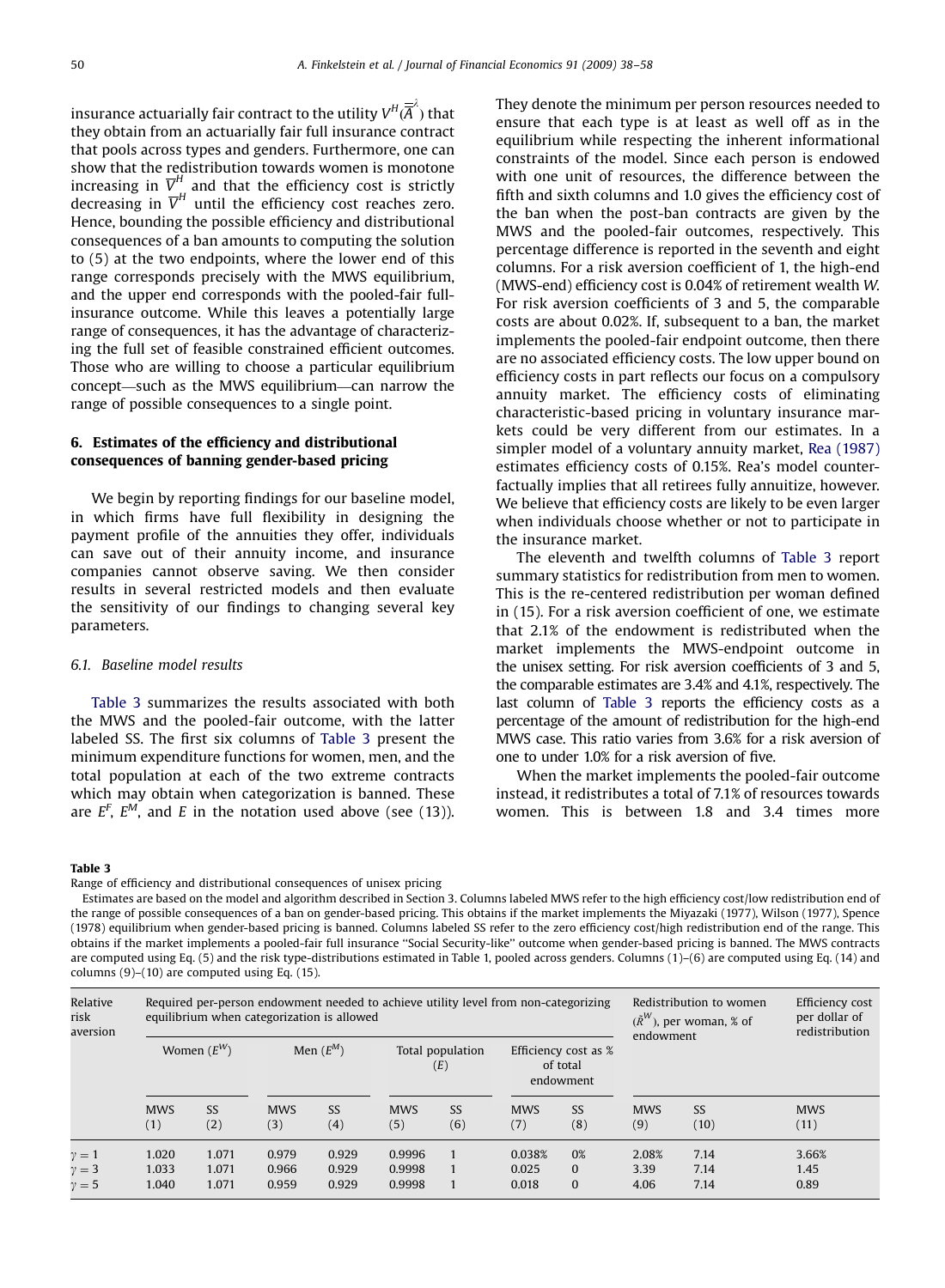<span id="page-13-0"></span>redistribution than the low-end redistribution estimates of [Table 3](#page-12-0). In addition to providing an endpoint for the possible consequences of a ban in gender-based pricing in our setting, the 7.1% redistribution and zero-efficiency cost endpoint are also interpretable as the effect of banning gender-based pricing in a compulsory full-insurance setting such as the U.S. Social Security system. In such a setting individuals are, in effect, required to purchase level inflation-protected annuities with their retirement accumulations W. If categorization by gender is allowed and pricing is actuarially fair, men get larger per-period annuity payouts than women for a given initial premium. If categorization is not allowed, all buyers receive the same full insurance annuity with an intermediate payout level. Because there is no scope for insurers to adjust the menu of policies that they offer in response to the ban, such a ban would not have any efficiency costs. The consequences in such a setting are thus identical to the high-distribution endpoint calculations in [Table 3](#page-12-0).

The smaller redistributive effect of eliminating genderbased pricing in the MWS-endpoints in [Table 3](#page-12-0), relative to the ''Social Security'' setting, results from the endogenous adjustment of optimal annuity profiles, not of reduced demand for annuities by men, since annuitization is mandatory in our benchmark setting. The reduction in redistribution results from the fact that firms can sell annuity contracts that vary in the time profile of their payout stream and that, by using these profiles for screening, they can partially undo the transfers that take place as a result of the ban on gender-based pricing. This highlights how recognition of how the structure of insurance contracts responds to government regulation can have important effects on analyses of the regulatory policy.

## 6.2. Results in restricted models

We compare the results from our baseline model with those from two alternative models. The first restricts the behavior of annuity buyers by disallowing saving, and the second restricts the behavior of annuity providers by limiting the set of contracts they can offer. These exercises help to expand our understanding of how various provisions in our model affect our results and they illustrate the importance of extending the basic model to account for real-world features such as access to savings or limits on the set of contracts insurers can offer. In both cases, we focus exclusively on the high-efficiency cost low-redistribution endpoint. The other endpoint is unaffected by these changes.

Table 4 summarizes our findings from the two alternative models. We explained earlier that if annuitants cannot save, or if their saving can be observed and contracted upon by insurance companies, then the MWS equilibrium annuities of short-lived types are characterized by contracts that are level until very old ages, at which point payments fall off rapidly. Because long-lived types have a substantial chance of being alive at those old ages, relative to short-lived types, this shape enforces selfselection at very little cost to the short-lived types. In practice, this means that the MWS equilibrium contracts offered to each sub-population, whether males alone, females alone, or the pooled population, involve no cross subsidies from the short-lived to the long-lived types, and the MWS equilibrium coincides with the Rothschild-Stiglitz equilibrium. Banning categorization has neither efficiency nor distributional consequences in this setting.

#### Table 4

Efficiency and distributional effects of ban on gender-based pricing in restricted models

Unrestricted (baseline) Model calculations are as in [Table 3.](#page-12-0) The Restricted Contracts Model calculations are described in Section 6.2. In the Restricted Contracts Model, firms can only offer contracts with constant escalation or declination rates. In the No Savings Model, individuals are assumed to have no access to savings technology. Redistribution and efficiency metrics are described in Eqs. (15) and (14), respectively. ''MWS'' refers to the [Miyazaki \(1977\),](#page-20-0) [Wilson \(1977\)](#page-20-0), [Spence \(1978\)](#page-20-0) equilibrium. This is the constrained efficient market outcome with the least redistribution. "SS" refers to the constrained efficient market outcome with pooling of risk types. This is the constrained efficient outcome with the highest amount of redistribution that we consider); it loosely corresponds to banning gender-based pricing in a compulsory Social Security setting.

|                                                                                                 | Redistribution to women $(\tilde{R}^{W})$ , per woman (as %<br>of endowment) |                      | Efficiency cost as % of endowment |                                  |  |
|-------------------------------------------------------------------------------------------------|------------------------------------------------------------------------------|----------------------|-----------------------------------|----------------------------------|--|
|                                                                                                 | <b>MWS</b>                                                                   | SS                   | <b>MWS</b>                        | SS                               |  |
| $\gamma=1$<br>Unrestricted (baseline) model<br>No savings model<br>Restricted contracts model   | 2.0838<br>$\Omega$<br>1.3326                                                 | 7.14<br>7.14<br>7.14 | 0.0381<br>$\Omega$<br>0.1000      | $\mathbf{0}$<br>0<br>0           |  |
| $\gamma = 3$<br>Unrestricted (baseline) model<br>No savings model<br>Restricted contracts model | 3.3874<br>$\Omega$<br>2.2504                                                 | 7.14<br>7.14<br>7.14 | 0.0246<br>$\Omega$<br>0.1358      | $\Omega$<br>$\bf{0}$<br>$\bf{0}$ |  |
| $\gamma = 5$<br>Unrestricted (baseline) model<br>No savings model<br>Restricted contracts model | 4.0549<br>$\Omega$<br>2.8690                                                 | 7.14<br>7.14<br>7.14 | 0.0180<br>$\Omega$<br>0.1352      | $\bf{0}$<br>0<br>$\bf{0}$        |  |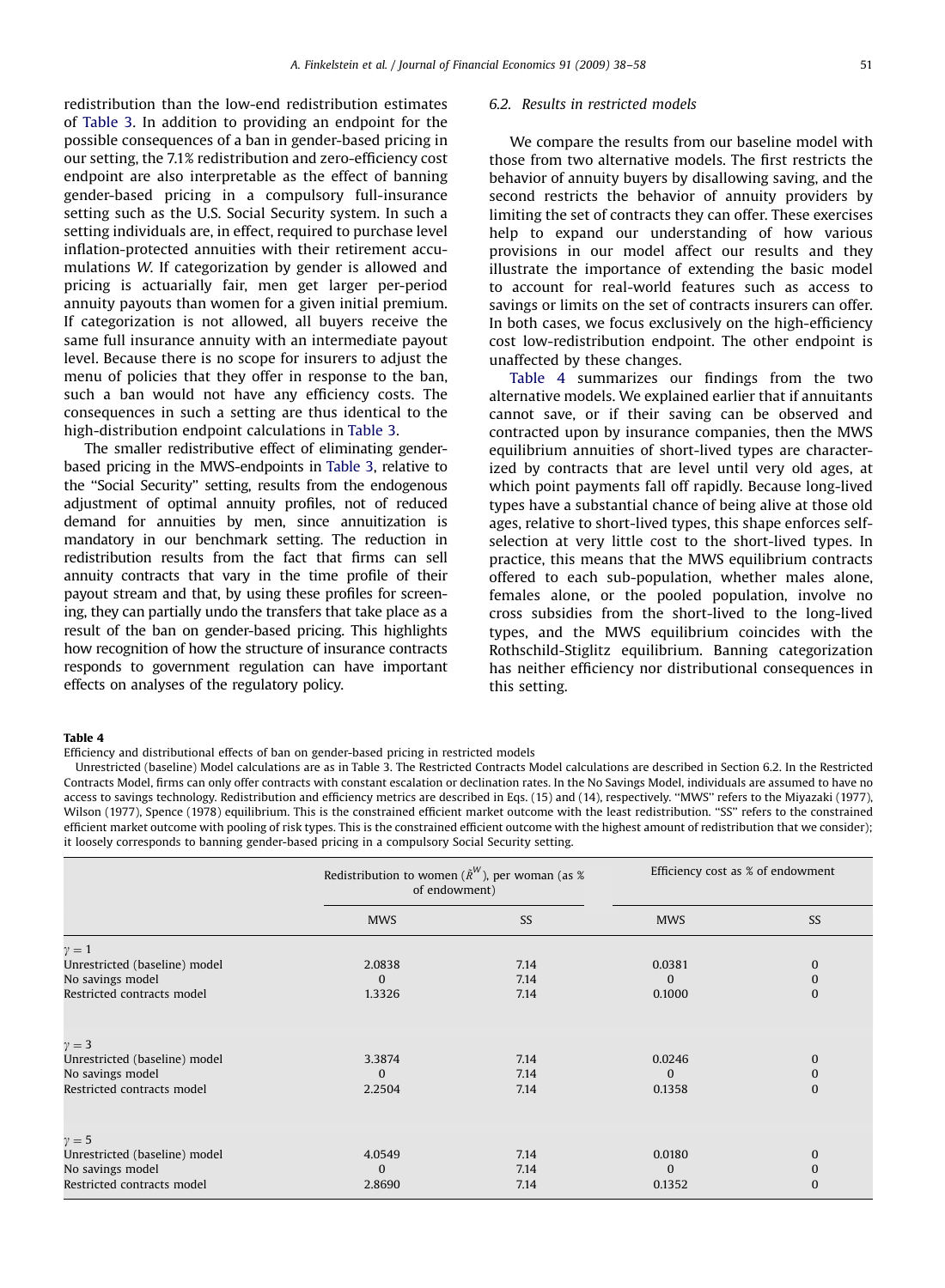In contrast, restricting the set of contracts that insurers can offer can increase the efficiency costs of a ban on gender-based pricing while reducing the amount of redistribution. We consider a restriction that makes the set of observed annuity policies more consistent with those in our modeling exercise. While U.K. annuity companies appear to use the time-profile of annuity payments to screen individuals according to their risk type, [Finkelstein and Poterba \(2002, 2004\)](#page-20-0) report that insurers offer only a limited number of simple alternative payment profiles. Most policies involve level nominal payments, and the few exceptions involve nominal payments that escalate at a constant rate over time. Neither of these profiles is consistent with the annuity payout profiles generated in our model. It is possible that a richer and more realistic model might yield annuities with a structure that more closely accords with observed policies. Alternatively, we may have overlooked restrictions on the form of annuities that can be offered by insurance firms, such as explicit or implicit regulations on legal pension payment profiles or costs to either the consumer or producer from product complexity.

We modify our model by restricting insurance firms to offer only policies which provide benefits that rise or fall at a constant real rate:  $a_{t+1} = \eta a_t$  for some constant  $\eta$  and for all t. Subject to this additional requirement, market outcomes are still characterized by (5). As in the unrestricted program, the long-lived types purchase a fullinsurance annuity, and short-lived types purchase a declining annuity. For the baseline parameters and a risk aversion of 3, the MWS equilibrium rate of decline is 12.1% per annum when gender-based pricing is banned, and is 9.5% and 13.3% for males and females, respectively, when gender-based pricing is allowed. [Table 4](#page-13-0) indicates that for a risk aversion of 3, a ban in gender-based pricing in this restricted contract model redistributes approximately 2.25% of retirement wealth towards women, at an efficiency cost of 0.136% of retirement wealth. The maximum amount of redistribution achievable by a ban on gender-based pricing falls by about one-third in a model with contract restrictions relative to a model without such restrictions. The efficiency costs, while still modest on an absolute scale, rise by an order of magnitude. These findings highlight how the nature of the contracting environment and the potential endogenous response to regulation can have substantial effects on the consequences of regulation.

These results also provide insight into why the efficiency costs are so small in the baseline model. There are two mechanisms for satisfying self-selection constraints in an MWS equilibrium. First, the short-lived (low-risk) types can be offered a highly distorted contract, such as a contract with front loading. This distortion makes the low-risk type contract less attractive to both types, but it is a distortion which is particularly unattractive to high-risk types. Second, there can be cross subsidies from the low-risk types' contracts to the highrisk types' contracts. These help satisfy self-selection by making the high-risk type annuity contracts more desirable and the low-risk type annuity contracts less desirable. The efficiency costs will tend to be large when a change in the mix  $\lambda$  of high and low-risk types has substantial effects on the optimal amount of distortion in the contract space.

Without saving, there is essentially no tradeoff between efficiency and redistribution. Distortions can be used to enforce self-selection at virtually no cost, so the equilibrium never relies on cross subsidies. This means that there is no change in the distortion when a ban is put in place, and therefore no efficiency cost. More generally, whenever the marginal cost of distortion is very small for low distortions, and very high at high distortions—with a sharp transition between these two regions—the efficiency cost of a ban will tend to be low, as the optimal mix of distortion and cross subsidization will take place near the transition, irrespective of the relative fraction of low and high-risk types.

Restricting the contract space raises the efficiency cost of a ban on gender-based pricing because the transition is not as sharp in the restricted contracts case. With an unrestricted contract space, it is possible to target an optimal distortion, for example, by making the low-risk type annuity more downward sloping at old ages than at young ages. With this flexibility, a small distortion is very helpful, and additional distortions are less helpful, in achieving self-selection. In contrast, with the restricted contract space we consider, the distortion cannot be targeted: the size of the distortion is fully captured by the downward tilt of the low-risk type annuity. Relative to the unrestricted space, the tradeoff between distortion and cross subsidy is therefore flatter, raising the efficiency cost of banning category-based pricing.

## 6.3. Comparative statics

To provide some insight into the sensitivity of our results to various parameter choices, we compute the redistributive consequences and the efficiency cost of banning categorization under two alternative sets of parameter vectors.

First, we vary the fraction  $\theta$  of women in the population. Our base case assumed that half of the population was female. Decreasing  $\theta$ , to reflect the fact that most participants in the compulsory U.K. annuity market are male, increases the per-woman distributional effects of banning categorization. When there are relatively more men, women gain more by being pooled with them.

The efficiency cost of a ban is non-monotonic in  $\theta$ because of two offsetting effects. First, the efficiency cost mechanically falls as the relative size of the male population decreases, since the efficiency cost of a ban in categorization in the MWS framework is entirely due to the inefficiency of the post-ban allocation amongst the low-risk category—in this case men. Second, as the number of women increases, the equilibrium payout in the non-categorizing case moves away from the men's categorizing payout and toward the women's. This raises the efficiency cost per male, counterbalancing the first effect. [Finkelstein and Poterba \(2004, 2006\)](#page-20-0) report that about 70% of U.K. annuitants are male. The results in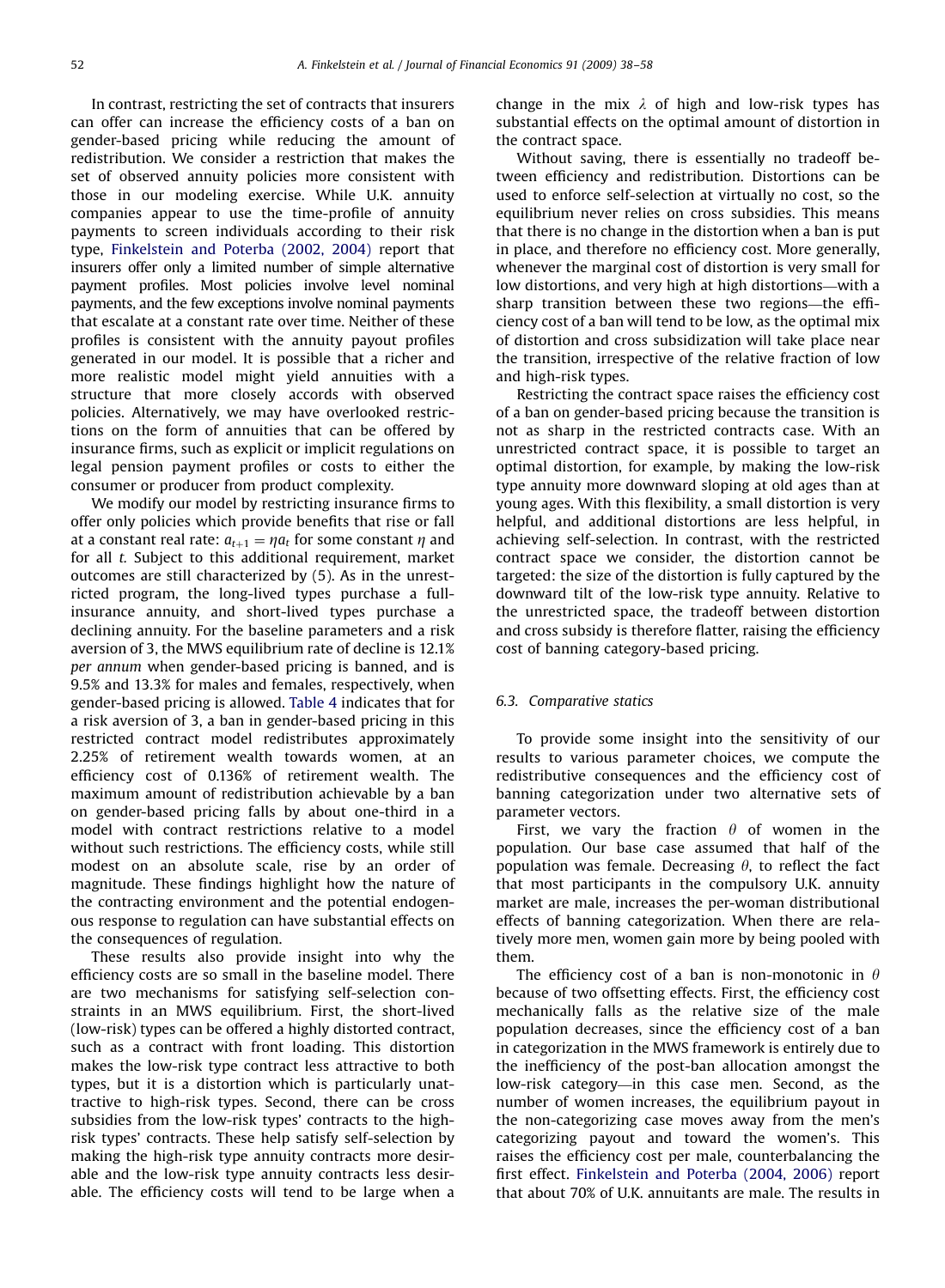#### Table 5

#### Sensitivity analysis for redistribution and efficiency cost calculations ( $\gamma = 3$ )

Same calculations as in [Table 3](#page-12-0) with varying parameters. Table 3's baseline results appear in **bold.** Panel 1 considers the effects of varying the fraction of females in the annuitant pool, holding all other parameters constant at the [Table 3](#page-12-0) baseline levels. Panel 2 considers the effects of varying the mortality hazards for high and low-risk types at age 65. These hazards are varied so as to keep the aggregate mortality rate at age 65 constant. All other parameters are held at the [Table 3](#page-12-0) baseline levels. The redistribution and efficiency cost metrics are described in Eqs. (15) and (14), respectively. ''MWS'' refers to the [Miyazaki \(1977\)](#page-20-0), [Wilson \(1977\)](#page-20-0), [Spence \(1978\)](#page-20-0) equilibrium. This is the constrained efficient market outcome with the least redistribution. ''SS'' refers to the constrained efficient outcome with pooling of risk types. This is the outcome that we consider with the most redistribution; it loosely corresponds to banning gender-based pricing in a compulsory Social Security setting.

| Parameter(s) being varied<br>and new value $(s)$                                                        | Redistribution to women $(\tilde{R}^{W})$ , per<br>woman as % of endowment |        | Efficiency cost as % of endowment |                | Efficiency cost per dollar of<br>distribution |              |
|---------------------------------------------------------------------------------------------------------|----------------------------------------------------------------------------|--------|-----------------------------------|----------------|-----------------------------------------------|--------------|
|                                                                                                         | <b>MWS</b>                                                                 | SS     | <b>MWS</b>                        | <b>SS</b>      | <b>MWS</b>                                    | SS           |
| Panel 1: Varying $\theta$ (fraction female)                                                             |                                                                            |        |                                   |                |                                               |              |
| $\theta = 0.1$                                                                                          | 6.37%                                                                      | 13.63% | 0.00%                             | 0 <sup>2</sup> | 0.32%                                         | 0%           |
| $\theta = 0.3$                                                                                          | 4.84                                                                       | 10.30  | 0.01                              | $\Omega$       | 0.89                                          | $\mathbf{0}$ |
| $\theta = 0.5$                                                                                          | 3.39                                                                       | 7.14   | 0.02                              | $\bf{0}$       | 1.45                                          | $\bf{0}$     |
| $\theta = 0.7$                                                                                          | 2.00                                                                       | 4.17   | 0.03                              | $\Omega$       | 1.97                                          | $\mathbf{0}$ |
| $\theta = 0.9$                                                                                          | 0.66                                                                       | 1.35   | 0.01                              | $\Omega$       | 2.40                                          | $\mathbf{0}$ |
| Panel 2: Varying $\alpha_H$ , $\alpha_L$ = mortality hazards at age 65 for high-risk and low-risk types |                                                                            |        |                                   |                |                                               |              |
| $\alpha_H$ , $\alpha_L = 0.001$ , 0.046                                                                 | 4.72%                                                                      | 8.63%  | 0.02%                             | 0 <sup>2</sup> | 0.91%                                         | 0%           |
| $\alpha_{H}$ , $\alpha_{L} = 0.002$ , 0.043                                                             | 3.98                                                                       | 7.85   | 0.02                              | $\mathbf{0}$   | 1.18                                          | $\mathbf{0}$ |
| $\alpha_H$ , $\alpha_L = 0.0031$ , 0.041                                                                | 3.39                                                                       | 7.14   | 0.02                              | $\bf{0}$       | 1.45                                          | $\bf{0}$     |
| $\alpha_H$ , $\alpha_L = 0.005$ , 0.036                                                                 | 2.62                                                                       | 6.01   | 0.03                              | $\mathbf{0}$   | 1.97                                          | $\mathbf{0}$ |
| $\alpha_{H}$ , $\alpha_{L} = 0.008$ , 0.028                                                             | 1.65                                                                       | 4.16   | 0.03                              | $\mathbf{0}$   | 3.27                                          | $\mathbf{0}$ |

Table 5 suggest that this raises the amount of redistribution to women and decreases the efficiency cost per dollar of redistribution by about 40% compared to our baseline estimates with equal numbers of men and women.

The second comparative static we consider involves varying the mortality hazards at retirement for the two different risk types. We hold constant the relative number of men and women,  $\theta$ , as well as the relative numbers of high-risk types in each gender,  $\lambda_M$  and  $\lambda_F$ , and we vary the mortality hazards  $\alpha_H$  and  $\alpha_L$  in a way that keeps the population average mortality hazard at age 65 approximately constant. The gap between the two risk types in our baseline parameterization may be too large, since, at best, our estimates describe the differences in actual risks across types, as opposed to the private information individuals have when they make annuity purchases. Table 5 indicates that the amount of redistribution that takes place as a result of a unisex pricing rule is increasing in the difference between the mortality rates. The total efficiency cost, however, appears to be robust to the gap in the mortality rates. As a result, the efficiency cost per dollar of redistribution rises as the relative hazard declines.

In [Finkelstein, Poterba, and Rothschild \(2006\)](#page-20-0), we considered a third comparative static which involved jointly varying  $\alpha_H$  and  $\alpha_L$  and the gender-specific fractions of each risk type,  $\lambda_M$  and  $\lambda_F$  in such a way that life expectancies of the two genders remain constant and the aggregate fraction of high-risk and low-risk types remains unchanged. This had small but non-zero effects on our estimates of the distributional impact of unisex pricing. When we considered a smaller mortality gap, we found smaller distributional consequences of unisex pricing than in our baseline case. In contrast with the previous comparative static, however, the efficiency consequences of unisex pricing were as much as six times larger than in the baseline case.

## 7. Conclusion

This paper employs a model of insurance market equilibrium in the presence of asymmetric information to study the efficiency costs and the redistributive effects of regulations that restrict the set of individual characteristics that can be used in pricing insurance contracts. It moves beyond the qualitative observation that such regulations may entail efficiency costs to explore the quantitative effects of such policies. We develop, calibrate, and solve an equilibrium insurance contracting model for the United Kingdom's compulsory retirement annuity market. While our model does not fully capture this market's institutional features, it suggests the power of using equilibrium models in applied policy analysis.

Our findings underscore the importance of considering the endogenous response of insurance contracts to regulatory restrictions. Recognizing that insurers can vary the menu of contracts they offer may reduce estimates of the amount of redistribution from men to women under a ban on gender-based pricing by as much as 50%. The redistribution associated with a unisex pricing requirement, even accounting for the endogenous contract response, is substantial. Our baseline estimates suggest that at least 3.4% of retirement wealth is redistributed from men to women. In contrast, we find only modest efficiency costs of a requirement for unisex pricing in the compulsory annuity market. We suspect that this finding would not generalize to other settings in which insurance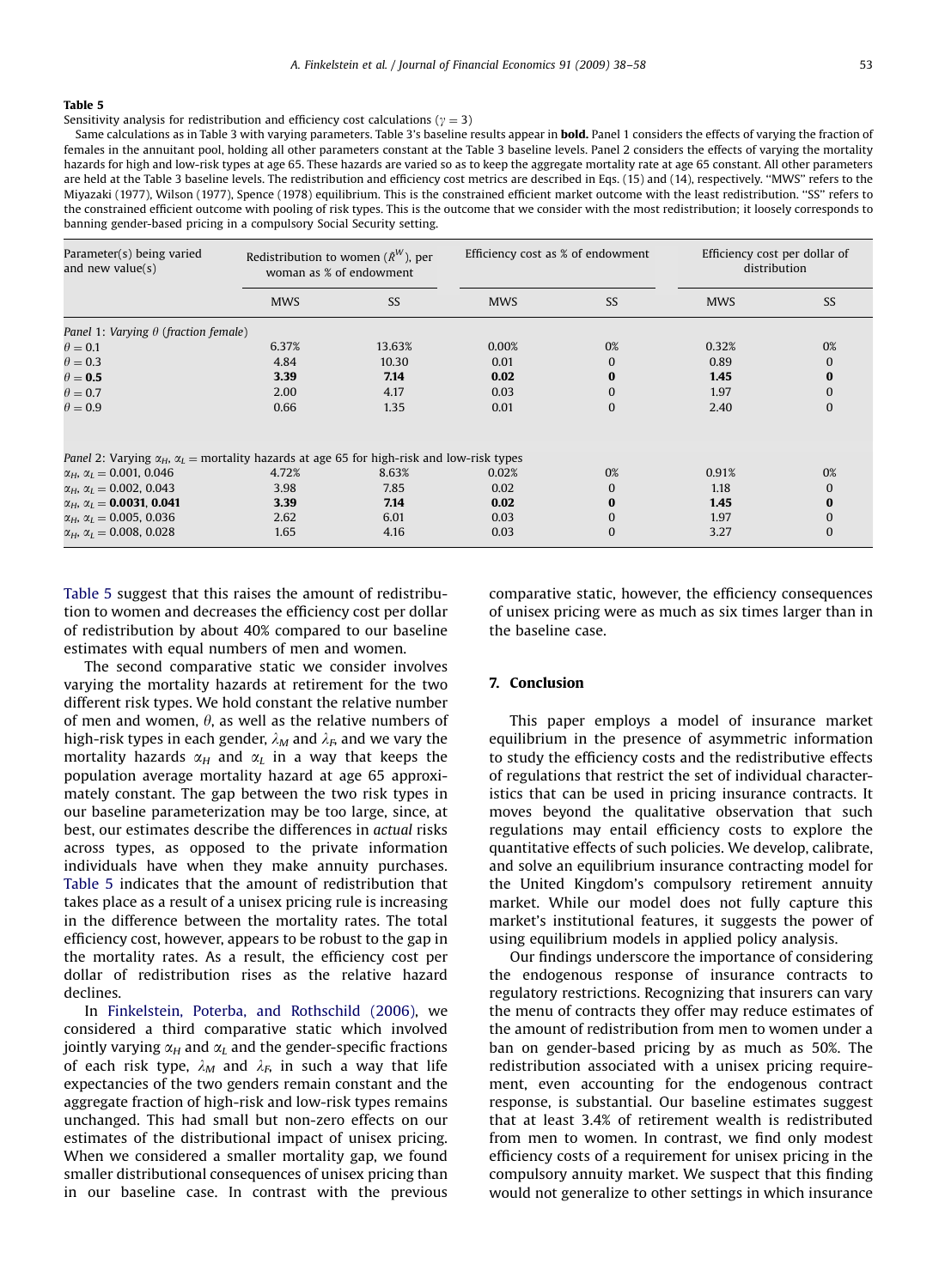market participation is voluntary, and in which some consumers might choose not to participate in the market after various regulations were imposed.

Our analysis offers a starting point for comparing the consequences of unisex pricing in government provided social insurance programs with mandatory participation and no choice over annuity contract, such as the U.S. Social Security system, with the consequences of unisex pricing requirements in annuity markets with mandatory participation but choice over privately-supplied annuitant contracts, as in our U.K. setting. Our analysis, however, does not consider any of the potential long-run behavioral responses to a ban on gender-based annuity pricing. For example, a change in annuity pricing could affect the savings and labor supply decisions of those who will subsequently face compulsory annuitization requirements. Changes on these margins might affect our efficiency cost analysis. Annuity companies might also respond to unisex pricing requirements by conditioning annuity prices on observables that are not currently used in pricing, such as occupation or residential location. These characteristics might in turn adjust endogenously to the pricing, with resultant efficiency consequences. These are all important directions for further theoretical and empirical work.

Restrictions on gender-based pricing of retirement annuities are just one of many examples of regulatory constraints on insurance pricing. In the United States, for example, where insurance is regulated at the state level, there are many restrictions on the information set insurers may use in setting automobile insurance prices. [Blackmon and Zeckhauser's \(1991\)](#page-20-0) analysis of automobile insurance in Massachusetts raises issues similar to those in the current paper in a different context, although it does not explore how the menu of policy offerings might respond to regulation. Insurers also face restrictions in the markets for homeowner's insurance and small-group and non-group health insurance. The growing field of medical and genetic testing promises to create new tensions between insurers and regulators, as medical science provides new information that insurers could potentially use to predict the future morbidity and mortality of life and health insurance buyers.

Our framework provides a natural starting point for evaluating the efficiency and distributional consequences of restrictions on characteristic-based pricing in a range of insurance markets more generally. A convincing analysis in these other settings will require attention to issues that we have not confronted in the compulsory annuity market. Analyzing the role of choice on the extensive margin of whether or not to purchase insurance is a key issue. In addition, while moral hazard is likely to be relatively unimportant in the annuity market, it may be pronounced in the automobile or health insurance market. Moral hazard effects need to be considered in analyzing the efficiency consequences of regulations.

Finally, the use of insurance market regulations to redistribute among various population groups raises interesting questions that range far beyond our study. These include why a society might wish to carry out transfers between men and women, or between other groups, the extent to which transfers in insurance markets are simply

undone by other transfers within the household or in the private sector, and why insurance markets rather than, say, the tax system, are a natural locus for such transfers. These issues warrant discussion and research.

## Appendix A. Solution algorithm for Program (6)

This appendix describes and proves the validity of our procedure for solving Program (6) in the text. The difficult part of solving (6) stems from the need to compute  $V^H(A^L)$ , the utility  $H$  types achieve when they purchase the annuity contract designed for the L types and save optimally. We deal with this difficulty by identifying the structure of the optimal saving pattern of deviating  $H$  types at the solution to  $(6)$ .

There are two key features to this structure. First, deviating H types have an incentive to save only at old ages. There is some period  $n^*$  before which deviating H types consume the annuity stream. We can therefore solve for  $V^H(A^L)$  by examining the savings behavior in periods  $n \ge n^*$  only. Second, deviating H types will optimally carry strictly positive wealth forward at every date  $n \ge n^*$ . Intuitively, absent savings the (IC) constraint in (6) could be satisfied with an annuity stream  $A<sup>L</sup>$  which drops off very steeply at very old ages. Such an annuity would provide H types with an incentive to save at old ages, undermining the effectiveness and desirability of the steep drop off. The ability of H types to save therefore pushes the "drop off" in the annuity  $A<sup>L</sup>$  to earlier dates than would otherwise be optimal. For this reason, deviating H types never have incentive to borrow at the optimal  $A^L$ : if they did,  $A^L$  could be improved by pushing the ''drop off'' back towards later ages.

The first feature is important for us: at the heart of our solution procedure is an algorithm to find the  $n^*$  after which the deviating H types begin to do something other than just consume the annuity stream. The second feature is important because it makes (6) analytically tractable. To see why, contrast the indirect utility of deviating H types in two situations. In both, take their behavior before  $n$  to involve the direct consumption of the annuity stream  $A<sup>L</sup>$  prior to n. The two situations only differ in the potential behavior after n.

In the first situation, we know nothing about the postn savings behavior of H types, so we must solve:

$$
V^{H}(A; n) \equiv \begin{Bmatrix} \max_{\Gamma \equiv (c_0, \ldots, c_N)} U^{H}(\Gamma) \\ \text{subject to} \\ (i_{t}) \ c_{t} = a_{t} \quad \forall t < n \\ (ii_{t}) \ \sum_{s=n}^{t} \delta^{s} (c_{s} - a_{s}) \leq 0 \quad \forall t \geq n \end{Bmatrix}
$$
 (16)

to find their utility from a given consumption stream. In the second situation, we know that H types will always choose to carry positive wealth after  $n$ . This means that we can instead solve:

$$
\tilde{\nu}^H(A; n) \equiv \begin{cases}\n\max_{(c_0, \ldots, c_N)} U^H(c_0, \ldots, c_N) \\
\text{subject to} \\
\text{(it) } c_t = a_t \quad \forall t < n \\
(\tilde{a}_t) \sum_{s=n}^N \delta^s(c_s - a_s) \leq 0\n\end{cases}
$$
\n(17)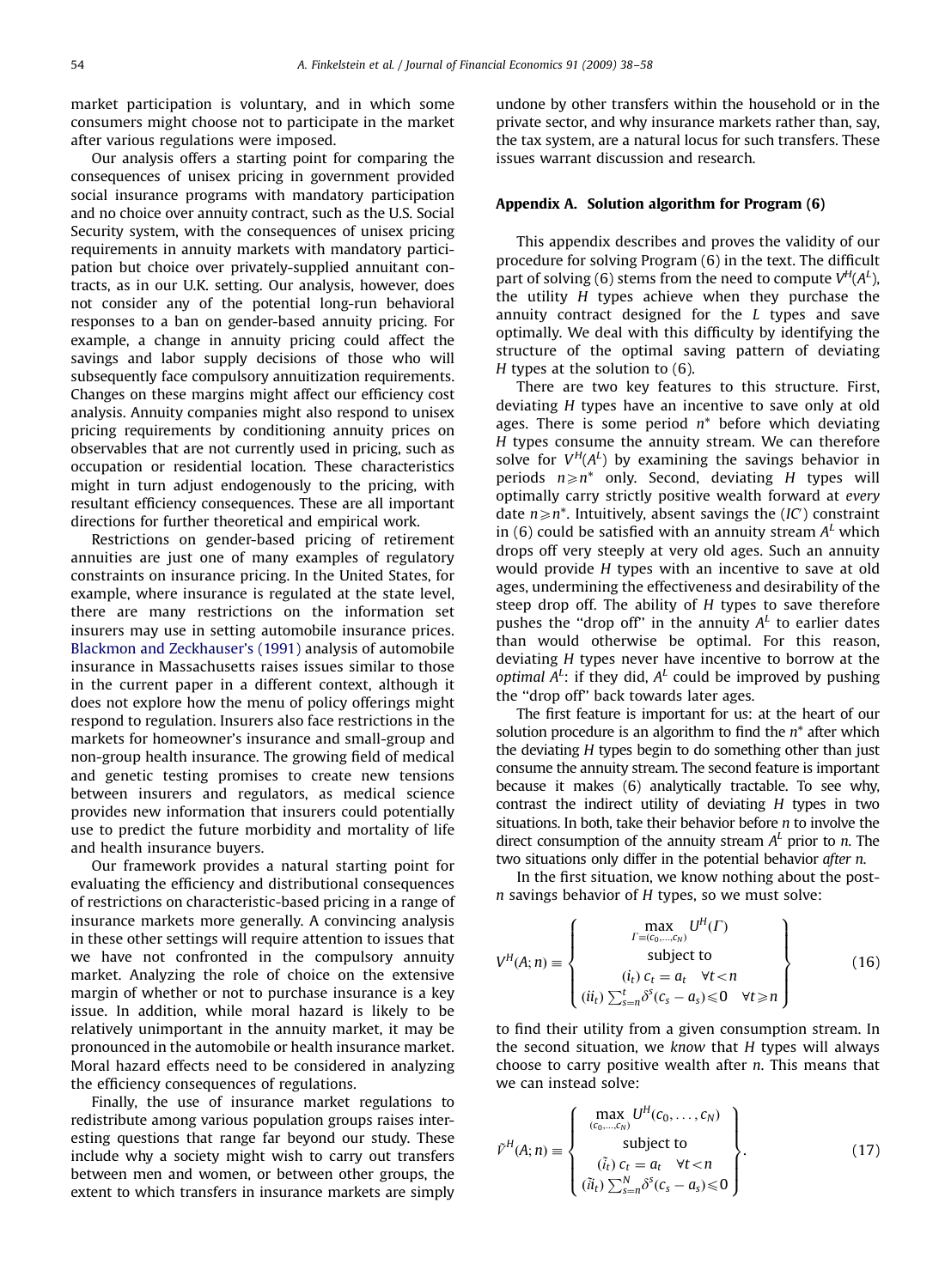Programs (16) and (17) differ in the constraints  $(ii<sub>t</sub>)$  and (ii). The former involves one "no borrowing" constraint for each period  $t \ge n$ : the total resources consumed through period t cannot exceed the total resources received up to that point. In contrast, the latter only has a single "lifetime" resource constraint. When we know that H types will always choose to carry positive wealth after n, we know that the no borrowing constraints are slack, and we can drop all of them except the whole-life no borrowing constraint.

Program (17) is easily solved using first order methods. With constant relative risk aversion utility, this solution yields a closed-form expression for  ${\widetilde V}^H(A;n)$  and its derivatives. This allows us to solve (6) using first order methods once we have identified the cutoff value  $n^*$ . We will present our algorithm for constructing  $n^*$  below.

Before presenting our algorithm, let us formalize the preceding intuition. Suppose we knew that deviating H types would consume the entire annuity payment in each period prior to  $n$ . Fix a Lagrange multiplier  $v$  on constraint (IC') in (6), fix a  $\overline{T}$  for which constraint (MU') binds, let  $\overline{V} = \overline{V}^H (W + (1 - \lambda) / \lambda \overline{T})$ , and let  $\overline{W} = W - \overline{T}$ . Then solving (6) for this fixed v and  $\overline{T}$  would be equivalent to solving the program

$$
\max_{A^L} \{V^L(A^L) - v(V^H(A^L; n) - \overline{V})\}
$$
\nsubject to  $(BC')$ :  $C^L(A^L) \leq \overline{W}$  (P<sub>n</sub>)

Solving (6) is always equivalent to solving  $(P_0)$  for the proper value of v and  $\overline{T}$ . When we know that deviating H types will consume the entire annuity payment in each period prior to *n*, solving  $(P_n)$  is equivalent to solving  $(P_0)$ as well. If we additionally knew that H types would carry strictly positive wealth in every period after *n*, solving  $(P_n)$ would also be equivalent to solving the program:

$$
\max_{A^L} \{V^L(A^L) - v(\tilde{V}^H(A^L; n) - \overline{V})\}
$$
\n
$$
\dots \qquad (P_n)
$$

subject to  $(BC') : C^L(A^L) \le \overline{W}$ 

When we know the two features of deviating H types' consumption patterns are satisfied and we know the cutoff  $n^*$ , solving  $(\tilde{P}_{n^*})$  will therefore also solve (6). This is important, because the closed, tractable form of  $\tilde{V}^H(A; n)$ allows us to solve  $(\tilde{P}_n)$  using first order methods.

We will now present Algorithm 1, which we use to construct  $n^*$ . The remainder of the Appendix will be devoted to showing that the solutions to  $(P_0)$  and  $(\tilde{P}_{n^*})$ coincide for this  $n^*$ . This is formally stated in Proposition 7 below, but we will need to establish several lemmas before we can prove it. Once we have proved it, we will know that applying Algorithm 1 to find  $n^*$  and then solving  $(\tilde{P}_{n^*})$  will solve (6) for the given v, and we will be done.

First we define a parameter  $n_{max}^*$  which will play an important role in Algorithm 1. To motivate it, imagine solving  $(P_N)$  for  $A^{L^*} = (a_0^{L^*}, \ldots, a_N^{L^*})$ . If it happens that

$$
S_n^H (a_n^{L*})^{-\gamma} \geq S_{n+1}^H (a_{n+1}^{L*})^{-\gamma} \quad \text{for } n = 0, \dots, N-1,
$$
 (18)

then H types will have no incentive to save when given annuity  $A^{\tilde{L}^*}$ . Hence,  $A^{L^*}$  will also solve the tighter program

 $(P_0)$ . To see when (18) is possible, consider the first order conditions for  $a_n^{L^*}$  and  $a_{n+1}^{L^*}$ . These imply

$$
(a_n^{L^*})^{-\gamma} \left(1 - \nu \frac{S_n^H}{S_n^L}\right) \geq (a_{n+1}^{L^*})^{-\gamma} \left(1 - \nu \frac{S_{n+1}^H}{S_{n+1}^L}\right). \tag{19}
$$

Combining (18) and (19) yields

$$
v \leqslant \left(\frac{\frac{1}{S_{n+1}^{H}} - \frac{1}{S_n^{H}}}{\frac{1}{S_{n+1}^{L}} - \frac{1}{S_n^{L}}}\right). \tag{20}
$$

Therefore, (18) will only be possible—and  $A^{L^*}$  can only solve  $(P_0)$ —when v is sufficiently low. For higher v, there will be some *t* for which  $v > \left(\frac{1/S_{n+1}^H - 1/S_n^H}{1/S_{n+1}^L - 1/S_n^H}\right)$  $\int$ , and we will need to solve  $(P_0)$  using some other method. This motivates the following definition:

$$
n_{max}^{*} \equiv \min\left\{\{N\} \cup \left\{n \in \{0,\ldots,N-1\} : \nu \geq \left(\frac{\frac{1}{S_{n+1}^{H}} - \frac{1}{S_{n}^{H}}}{\frac{1}{S_{n+1}^{L}} - \frac{1}{S_{n}^{L}}}\right)\right\},\tag{21}
$$

so that  $n_{max}^* = N$  if and only if (18) is possible. If  $n_{max}^* < N$ , then we need some other method for solving  $(P_0)$ . This is the purpose of Algorithm 1.

# Algorithm 1.

- (1) Start with  $n = n_{max}^*$ .
- (2) If  $n = 0$  or if  $S_{n-1}^H(\tilde{c}_{n-1}^n)^{-\gamma} > S_n^H(\tilde{c}_n^n)^{-\gamma}$ , stop,  $n^* = n$ . Otherwise, take  $n = n-1$  and repeat step 2.

Algorithm 1 starts with  $n = n_{max}^*$  and solves  $(\tilde{P}_{n_{max}^*})$  for  $\tilde{A}^{n_{max}^*}$ . It checks if H types have a (weak) incentive to save at  $n_{max}^* - 1$  given their optimal consumption pattern when given  ${\tilde A}^{n_{max}^*}$ —i.e., the consumption vector  $\tilde\Gamma$  solving (16) defining  $\tilde{V}^H(\tilde{A}^{n_{max}^*}; n_{max}^*)$ . If not, stop. If so, decrement *n* and repeat using *n* instead of  $n_{max}^*$ , continuing to decrement *n* until either there is no incentive to save at  $n-1$ , or until n-0.

Our first lemma shows that the date  $n_{max}^*$  is the cutoff  $n$ between  $v > \left(\frac{1/S_{n+1}^H - 1/S_n^H}{1/S_{n+1}^L - 1/S_n^H}\right)$  $\left(\frac{1/S_{n+1}^H - 1/S_n^H}{1/S_{n+1}^L - 1/S_n^H}\right)$  and  $v < \left(\frac{1/S_{n+1}^H - 1/S_n^H}{1/S_{n+1}^L - 1/S_n^H}\right)$  $\sqrt{1 + cH}$   $\sqrt{d}$ . This plays a key role in assuring that the algorithm works correctly.

Lemma 1. For the Gompertz mortality curves we consider,  $\frac{1}{S_{n+1}^L-1/S_n^L}$ <br> $\frac{1}{S_{n+1}^L-1/S_n^L}$  $\sqrt{4 \pi H}$   $4 \pi H$ is declining in n.

Lemma 1 is easily verified by numerical computations for our particular parametrization of the Gompertz mortality curves. A formal proof of the lemma for any pair of Gompertz mortality curves involves tedious algebra and a limiting argument. It is omitted here but is available upon request from the authors.

Our second lemma characterizes the consumption patterns  $\Gamma^n = (c_0^n, \ldots, c_N^n)$  which solve (16) for a given solution  $A^n = (a_0^n, \ldots, a_N^n)$  to  $(P_n)$ . Note that, by assumption, any such consumption pattern has  $c_t^n = a_t^n$  for  $t \leq t_0$ .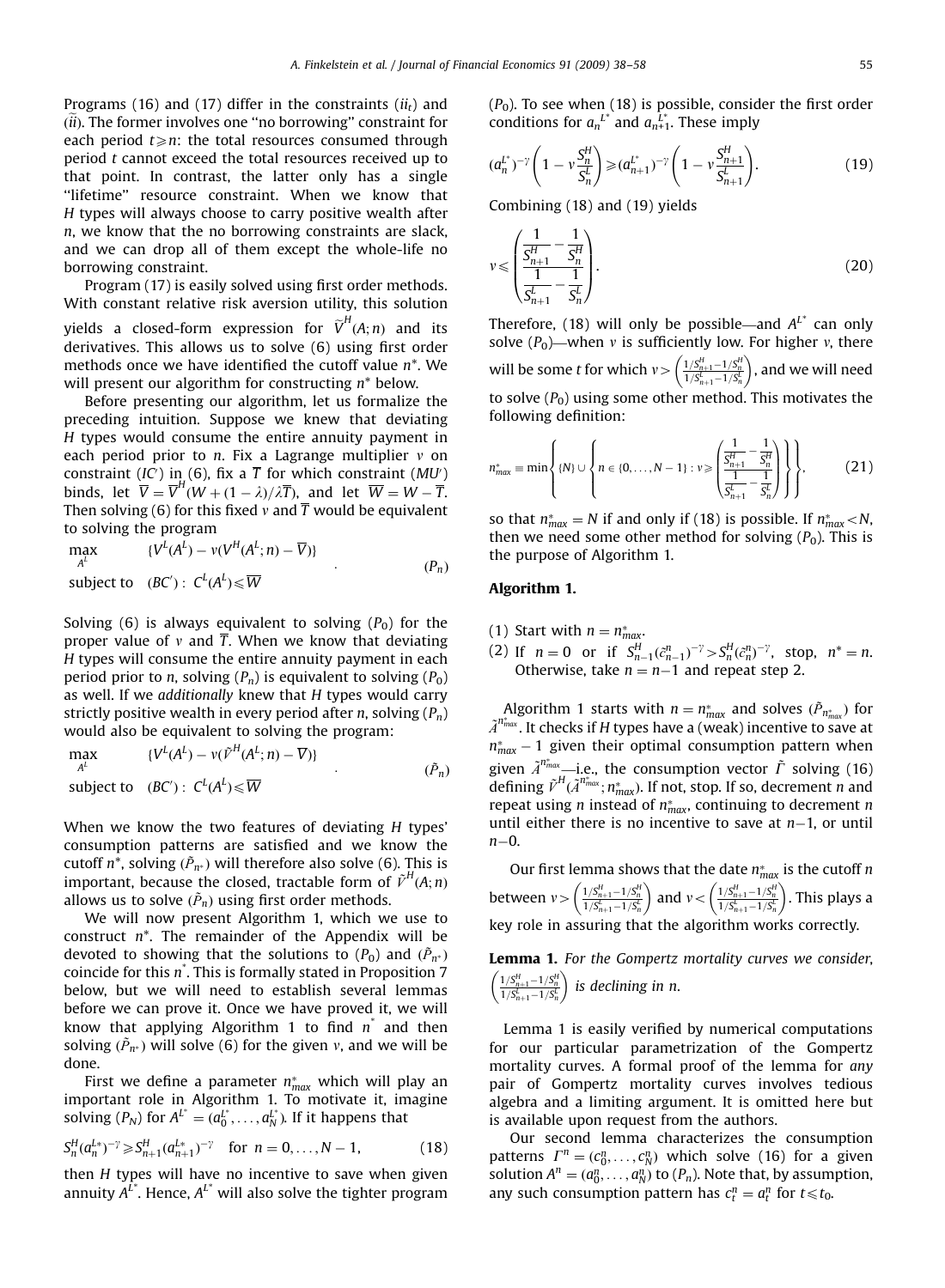**Lemma 2.** If  $A^n = (a_0^n, \ldots, a_N^n)$  solves  $(P_n)$ , and  $\Gamma^n =$  $(c_0^n, \ldots, c_N^n)$  solves the program defining  $V^H(A^n; n)$ , then  $\exists$  an integer  $k\geqslant0$  and a set  $\mathbb{T} = \{t_0, \ldots, t_k, t_{k+1}\}$  of integers  $t_i$ , with  $t_0 \equiv n - 1$ ,  $t_i < t_{i+1}$ , and  $t_{k+1} = N$ , such that:

- For  $t_0 < t < t'$ :  $S_t^H(c_t^n)^{-\gamma} \geq S_{t'}^H(c_{t'}^n)^{-\gamma}$ , with equality iff  $\exists i$  such that  $t_i < t$  and  $t' \leq t_{i+1}$ ; and
- For each  $i \leq k$ ,

$$
\sum_{t=t_i+1}^{\overline{t}} \delta^n (c_t^n - a_t^n) \leq 0,
$$

for each  $t_i + 1 \le \bar{t} \le t_{i+1}$ , with equality if  $\bar{t} = t_{i+1}$ .

Lemma 2 states that the dates after  $n-1$  can be broken up, by some set of cutoff values  $\mathbb T$ , into a series of intervals  $[t_i + 1, \ldots, t_{i+1}]$ . Within each interval, H types consume in such a way that they have no incentive to save or borrow. At the upper end  $t_i$  of an interval, the H types' consumption is such that they have a strict incentive to shift consumption from  $t_i+1$  back to  $t_i$ ; they cannot do so, because they cannot borrow and they do not carry positive wealth between  $t_i$  and  $t_i+1$ . The "proof" involves simply looking at  $C^n$  and  $A^n$  and defining the appropriate set  $\mathbb T$ .

Lemmas 3–6 below characterize the cutoff values  $\mathbb T$  for solutions to  $(P_n)$ . Specifically, Lemma 3 presents some first order necessary conditions for solving  $(P_n)$ . Lemma 4 uses these first order conditions to establish some properties of the annuity and consumption streams associated with the solution to  $(P_n)$ , taking the set of cutoffs  $\mathbb T$  as given. Lemma 5 establishes that when the solution to  $(P_n)$ involves the cutoffs  $\mathbb{T} = \{n - 1, N\}$ , it is also a solution to  $(\tilde{P}_n)$ . Lemma 6 then uses the properties of Lemmas 3 and 4 to show that the only set  $\mathbb T$  consistent with solving  $(P_n)$ when  $n^* \le n \le n_{max}^*$  is the (minimal) set  $\{n-1,N\}$ . Together, these will tell us that the solutions to  $(P_{n^*})$  and  $(\tilde{P}_{n^*})$ coincide, which enables us to prove Proposition 7.

**Lemma 3.** Let  $A^n \equiv (a_0^n, \ldots, a_N^n)$  solve  $(P_n)$ , let  $\Gamma^n =$  $(c_0^n, \ldots, c_N^n)$  solve the program defining  $V^H(A^n, n)$ , and let  $\mathbb{T} = \{t_0, \ldots, t_k, t_{k+1}\}\$  be the associated set of integers from Lemma 2. Let  $\mu$  be the Lagrange multiplier associated with the constraint ( $BC'$ ). Then the following must hold:

$$
\mu = (a_t^n)^{-\gamma} - (c_t^n)^{-\gamma} v \frac{S_t^H}{S_t^L} \quad \forall t \in \{0, \dots, N\},
$$
 (22)

 $a_t^n = c_t^n \quad \forall t < N,$  (23)

$$
S_t^H(c_t^n)^{-\gamma} = S_{t'}^H(c_{t'}^n)^{-\gamma} \quad \forall t, t' \in \{t_i + 1, \dots, t_{i+1}\} \ \forall i \in \{0, \dots, k\},\tag{24}
$$

$$
\sum_{t=t_{i}+1}^{t_{i+1}} \delta^t (c_t^n - a_t^n) = 0 \quad \forall i \in \{0, \dots, k\}.
$$
 (25)

**Proof.** Since  $\partial V^H(A^n; n)/\partial a_t^n = S_t^H(c_t^n)^{-\gamma}$ , (22) is the first order necessary condition for  $a_t^n$  in  $(P_n)$ . Conditions (23)–(25) characterize necessary conditions for  $\Gamma^n$  to solve the program defining  $V^H(A^n; n)$ . Condition (23) follows from the definition of that program. Both (24) and (25) follow from Lemma 2: (24) states that H types'

consumption is such that they have no incentive to borrow or save within an interval and (25) states that individuals do not carry positive wealth from one interval to the next.  $\square$ 

By Lemma 3, conditions (22)–(25) are necessary for a solution to  $(P_n)$ . Lemma 4 shows that for any fixed set of cutoffs T, these four conditions are satisfied only for a unique annuity and consumption pair. The lemma further examines how this unique pair varies with the Lagrange multiplier  $\mu$ : since  $\mu$  can be interpreted as a marginal utility of resources and  $u'(x) = x^{-\gamma}$ , the pair varies with  $\mu$ as  $\mu^{-1/\gamma}$ .

**Lemma 4.** Fix  $\mu > 0$  and T. Then there is a unique annuity and consumption pair,  $(a_0^n, \ldots, a_N^n) \equiv A^m$  and  $(c_0^n, \ldots, c_N^n) =$  $\Gamma^m$ , that solves (22)–(25). Viewed as a function of  $\mu$ ,  $a_t^m(\mu)$  =  $a_t^m(1)\mu^{-1/\gamma}$  and  $c_t^m(\mu) = c_t^m(1)\mu^{-1/\gamma}$ .

**Proof.** Fix a  $t_i$ . Condition (24) determines  $c_t^m/c_t^m$  for any  $t_i$ *t'* in the interval  $[t_i + 1, ..., t_{i+1}]$ .  $(c_{t_{i+1}}^m, ..., c_{t_{i+1}}^m)$  is therefore determined up to a scalar multiple. To pin down this scalar multiple, fix a  $\tilde{W}_i \in \mathbb{R}$  and generate the unique vector  $(c_{t_i+1}^m, \ldots, c_{t_{i+1}}^m)$  consistent with (24) and with  $\widetilde{W}_i = \sum_{t=t_i+1}^{t_{i+1}} \delta^t c_t^m$ . Next, define the function  $M_1 : \mathbb{R} \to$  $\mathbb{R}^{t_{i+1}-t_i}$  by  $M_1(\overline{a}_{t_i+1}^n) \equiv (\overline{a}_{t_i+1}^n, \ldots, \overline{a}_{t_{i+1}}^n)$ , where  $\overline{a}_{t}^n$  is defined implicitly via

$$
(\overline{a}_{t}^{n})^{-\gamma} - (c_{t}^{m})^{-\gamma} \nu \frac{S_{t}^{H}}{S_{t}^{L}} = (\overline{a}_{t_{i}+1}^{n})^{-\gamma} - (c_{t_{i}+1}^{m})^{-\gamma} \nu \frac{S_{t_{i}+1}^{H}}{S_{t_{i}+1}^{L}},
$$

as required by (22). Similarly, define the function  $M_2$ :  $\mathbb{R}^{t_{i+1}-t_i} \to \mathbb{R}$  via  $M_2(\overline{a}_{t_i+1}^n, \ldots, \overline{a}_{t_{i+1}}^n) \equiv \sum_{t=t_i}^{t_{i+1}} \delta^t \overline{a}_t^n$ . Then  $M_2(M_1(\overline{a}_{t_1+1}))$  is strictly increasing in  $\overline{a}_{t_1+1}$ ; hence there is a unique  $\overline{a}_{t_i+1}$  such that  $M_2(M_1(\overline{a}_{t_i+1})) = W_i$ . Therefore, for any  $\tilde{W}_i$ , there is a unique pair of vectors  $(a_{t_i+1}^m(W_i), \ldots, a_{t_{i+1}}^m(\tilde{W}_i))$  and  $(c_{t_i+1}^m(\tilde{W}_i), \ldots, c_{t_{i+1}}^m(\tilde{W}_i))$  consistent with

$$
\widetilde{W}_i = \sum_{t=t_i+1}^{t_{i+1}} \delta^t a_t^m(\widetilde{W}_i) = \sum_{t=t_i+1}^{t_{i+1}} \delta^t c_t^m(\widetilde{W}_i)
$$

and with

$$
(\alpha_t^m(\widetilde{W}_i))^{-\gamma} - (c_t^m(\widetilde{W}_i))^{-\gamma} v\frac{S_t^H}{S_t^L} = (\alpha_{t_i+1}^m(\widetilde{W}_i))^{-\gamma} - (c_{t_i+1}^m(\widetilde{W}_i))^{-\gamma} v\frac{S_{t_i+1}^H}{S_{t_i+1}^L}
$$

for all  $t \in \{t_i + 1, \ldots, t_{i+1}\}.$ 

Clearly, if  $\{(a_t^m(\widetilde{W}_t))_{t=t_i+1}^{t_{i+1}}, (c_t^m(\widetilde{W}_t))_{t=t_i+1}^{t_{i+1}}\}$  is the unique pair consistent in this sense with  $\tilde{W}_i$ , then  $\{\beta a_l^m(\widetilde{W}_i)\}_{t=t_i+1}^{t_{i+1}}, \beta c_l^m(\widetilde{W}_i)\}_{t=t_i+1}^{t_{i+1}}\}$  is uniquely consistent in this sense with  $\beta \tilde{W}_i$  for any  $\beta > 0$ . Via  $\mu$ , (22) then pins down a unique  $\tilde{W}_i$  and a corresponding pair of vectors  $(a_{t_i+1}^m(\tilde{W}_i),\ldots,a_{t_{i+1}}^m(\tilde{W}_i))$  and  $(c_{t_i+1}^m(\tilde{W}_i),\ldots,c_{t_{i+1}}^m(\tilde{W}_i))$  consistent with  $(22)$ ,  $(24)$ , and  $(25)$  for the interval *i*, and shows that  $c_t^m$  and  $a_t^m$  vary with  $\mu$  as  $\mu^{-1/\gamma}$  in this interval.

This argument holds for each  $t_i$ , and hence for each  $t \ge n$ . For  $t < n$ , a similar argument using (23) instead of (24) establishes the same uniqueness result, completing the proof.  $\square$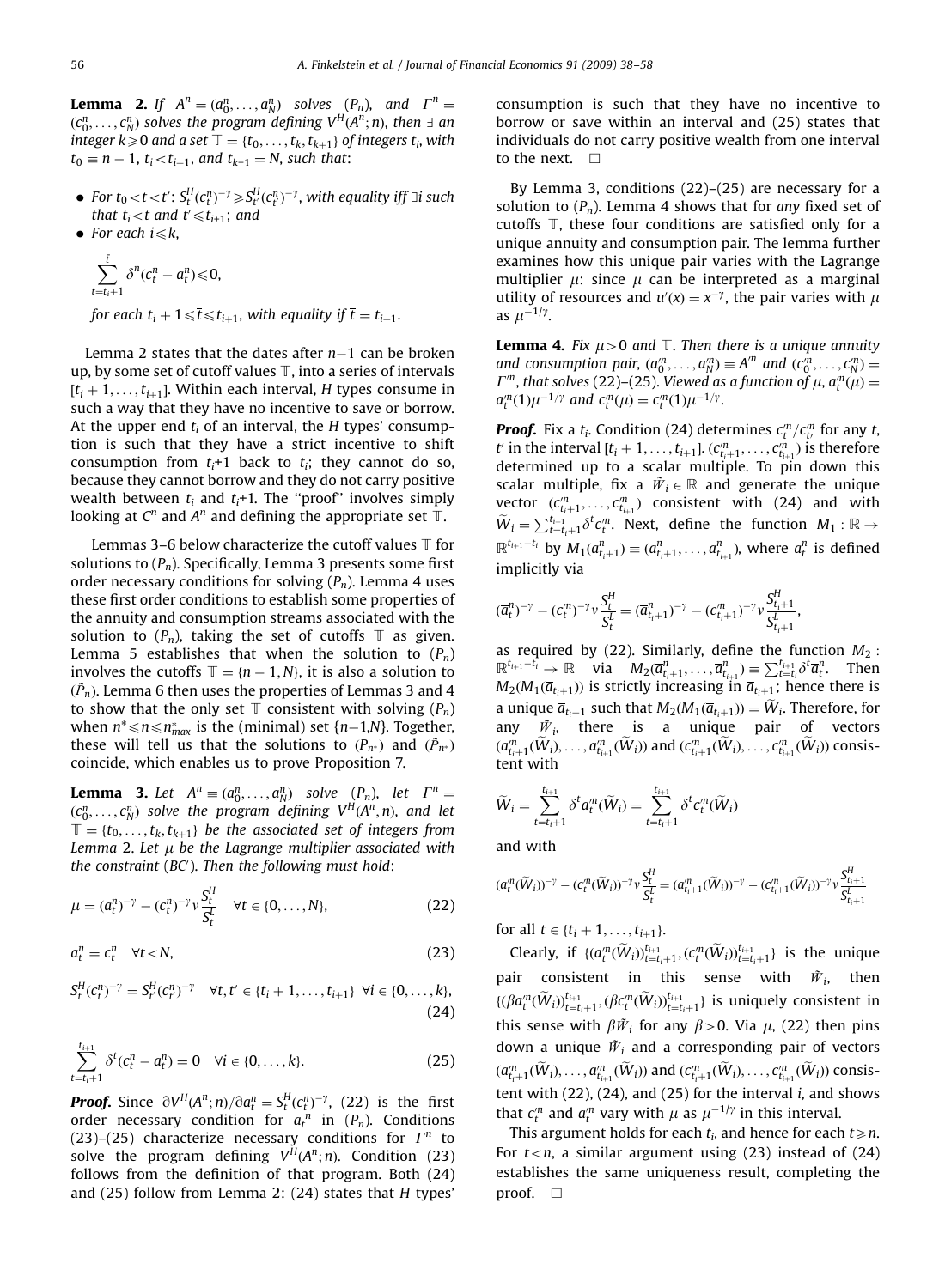Lemma 4 shows that there is a unique pair  $A^n$  and  $\Gamma^n$ that satisfies the necessary conditions for a given fixed  $\mathbb{T}$ . That is, for any  $\mathbb T$  there is a unique "candidate" for solving  $(P_n)$ . We will now establish two lemmas about this candidate solution. First, Lemma 5 shows that if the candidate associated with cutoffs  $\mathbb{T} = \{n - 1, N\}$  is indeed a solution to  $(P_n)$ , then it is also a solution to  $(\tilde{P}_n)$ . Second, Lemma 6 shows that, when  $n^*$   $\leqslant$   $n^*_{max}$ , the candidate for any other  $\mathbb{T} = \{n-1, N\}$  cannot solve  $(P_n)$  for  $\mathbb{T} = \{n-1,N\}$ . Together, they imply that the solution to  $(P_{n*})$  solves  $(\tilde{P}_{n*})$  as well.

**Lemma 5.** Consider a solution  $A^n$  to  $(P_n)$  and the corresponding  $\varGamma^n$  solving (16) defining  $\mathsf{V}^H(\mathsf{A}^n;n)$ . If the cutoff values  $\mathbb T$  given by Lemma 2 at this solution are given by  $\mathbb{T} = \{n-1, N\}$ , then  $A^n$  solves  $(\tilde{P}_n)$ .

**Proof.** When  $\mathbb{T} = \{n-1, N\}$ , Lemma 2 implies that  $\Gamma^n$  also satisfies the first order conditions associated with the program defining  $\tilde{\nu}^H(A^n;n)$ , and therefore solves that program.  $A^n$  is therefore feasible in  $(\tilde{P}_n)$ .  $(\tilde{P}_n)$  is a tighter equation than  $(P_n)$ , so  $A^n$  solves  $(\tilde{P}_n)$ .  $\Box$ 

**Lemma 6.** Assume  $n^* \le n \le n^*_{max}$ . Let  $A^n = (a_0^n, \ldots, a_N^n)$  and  $\Gamma_{\mu}^{m} = (c_0^{m}, \dots, c_N^{m})$  solve  $(P_n)$  and the program defining  $V^H(A^m;n)$ , respectively, and let  $\mathbb T$  be the associated cutoffs from Lemma 2. Then  $\mathbb{T} = \{n-1, N\}.$ 

**Proof.** If  $\mathbb{T} \neq \{n-1,N\}$ , take the largest  $t_k \in \mathbb{T}$  less than N. For  $A''$  and  $\Gamma''$  to solve  $(P_n)$  with cutoffs  $\mathbb T$  and the equation defining  $V^H(A^{\prime n};n)$ , respectively, Lemma 2 requires:

$$
a_{t_k}^m \leq c_{t_k}^m \quad \text{and} \quad a_{t_k+1}^m \geq c_{t_k+1}^m. \tag{26}
$$

First suppose, by way of contradiction, that  $t_k \geqslant n_{max}^*$ , where  $n^*_{max}$  is defined in Algorithm 1. Then combining (26) with the necessary condition (22), we observe:

$$
(c_{t_k}^m)^{-\gamma} \left(1 - \nu \frac{S_{t_k}^H}{S_{t_k}^L}\right) \leq (c_{t_k+1}^m)^{-\gamma} \left(1 - \nu \frac{S_{t_k+1}^H}{S_{t_k+1}^L}\right). \tag{27}
$$

Lemma 2 also requires:

$$
S_{t_k}^H (c_{t_k}^m)^{-\gamma} > S_{t_{k+1}}^H (c_{t_{k+1}}^m)^{-\gamma}.
$$
\n(28)

Combining (27) and (28) yields:

$$
\frac{S_{t_k+1}^H}{S_{t_k}^H}\left(1-\nu \frac{S_{t_k}^H}{S_{t_k}^L}\right)<\left(1-\nu \frac{S_{t_k+1}^H}{S_{t_k+1}^L}\right) \quad \text{or} \quad \nu<\left(\frac{\frac{1}{S_{t_k+1}^H}-\frac{1}{S_{t_k}^H}}{\frac{1}{S_{t_k+1}^H}-\frac{1}{S_{t_k}^L}}\right).
$$

This contradicts Lemma 1 when  $t_k \geqslant n_{max}^*$  by Lemma 1.

When  $\mathbb{T} = \{n-1, N\}$  at the solution to  $(P_n)$ , the solutions to  $(\tilde{P}_n)$  and  $(P_n)$  coincide by Lemma 5. Having ruled out  $t_k \geqslant n_{max}^*$ , we conclude that  $(P_{n_{max}^*})$  is uniquely solved with cutoffs  $\mathbb{T}_{n_{max}^*} = \{n_{max}^* - 1, N\}$  and that the solutions to  $(\tilde{P}_{n_{max}^*})$  and  $(P_{n_{max}^*})$  coincide.

Proceeding by induction, suppose that for some  $n \geq n^*$ ,  $(P_n)$  is uniquely solved with cutoffs  $\mathbb{T}_n = \{n-1, N\}$  for each  $n \geq \tilde{n} + 1$ . By Lemma 5, the solutions to  $(\tilde{P}_n)$  and  $(P_n)$ must then coincide for  $n \geq \tilde{n} + 1$ . We will prove that  $\mathbb{T}_{\tilde{n}} =$  $\{\tilde{n} - 1, N\}$  by contradiction: suppose there is a solution to

 $(P_{\tilde{n}})$  involving cutoffs  $\mathbb{T} = {\tilde{n} - 1, ..., t_k, N} \neq {\tilde{n} - 1, N}.$ From above,  $t_k < n_{max}^*$  must hold.

Fix  $\mu = 1$  (without loss of generality by Lemma 4), and take  $\Gamma^{\prime n}$  and  $A^{\prime n}$  as in Lemma 4 for  $n = \tilde{n}$  and cutoffs  $\mathbb{T}$ . Take  $\Gamma^{n}$ <sup>t<sub>k</sub>+1</sup> and  $A^{n}$ <sup>t<sub>k</sub>+1</sup> as in Lemma 4 for  $n = t_k+1$  and cutoffs  $\{t_k, N\}$ ; then  $\Gamma^{n_k+1} = \Gamma^{t_k+1} = \tilde{\Gamma}^{t_k+1}$  and  $A^{n_t+1} =$  $A^{t_k+1} = \tilde{A}^{t_k+1}$  by the inductive hypothesis. By the argument in the proof of Lemma 4,  $c_t^{n\bar{n}} = c_t^{n}t_k + 1, \ldots, N$ : having fixed  $\mu$ , there is a unique solution within each interval, and the top intervals for the two problems coincide.

By Lemma 2,  $c_{t_k}^{\prime \tilde{n}} \geq a_{t_k}^{\prime \tilde{n}}$ , whereby (22) yields  $\mu\equiv 1\!\geqslant\! (a_{t_k}^{\prime\tilde n})^{-\gamma}\bigg(1-\nu \frac{\mathsf{s}^{\mathsf{H}}_{t_k}}{\mathsf{s}^{\mathsf{H}}_{t_k}}$ k  $\left(1 - v \frac{s_{t_k}^H}{s_{t_k}^L}\right)^k$ . Similarly, since  $a_{t_k}^{m_{t_k}+1} = c_{t_k}^{m_{t_k}+1}$ we conclude that  $1 = (a_{t_k}^{\prime \prime t_k+1})^{-\gamma} \bigg(1 - v \frac{S_{t_k}^H}{S_{t_k}^L}$  $\angle$   $\mathsf{c}^H \setminus$ . Therefore,  $a_{t_k}^{\prime\prime t_k+1} \leqslant a_{t_k}^{\prime\prime \tilde{n}}$  and  $c_{t_k}^{\prime\prime t_k+1} \leqslant c_{t_k}^{\prime\prime \tilde{n}}$ .

To complete the proof, note that if  $A^n$  solves  $(P_n)$ then Lemma 2 requires  $S_{t_k}^H (C_{t_k}^{\prime \tilde{n}})^{-\gamma} > S_{t_k+1}^H (C_{t_k+1}^{\prime \tilde{n}})^{-\gamma}$ . Since  $c_{t_k}^{\prime\prime t_k+1} \leqslant c_{t_k}^{\prime\prime \tilde{n}}$  and  $c_{t_k+1}^{\prime\prime t_k+1} = c_{t_k+1}^{\prime\prime \tilde{n}}$ , this implies  $S_{t_k}^H (c_{t_k}^{\prime\prime t_k+1})^{-\gamma}$  $S_{t_k+1}^H(c_{t_k+1}^{\prime \prime t_k+1})^{-\gamma}$ . Noting that  $\Gamma^{\prime \prime t_k+1} = \Gamma^{t_k+1} = \tilde{\Gamma}^{t_k+1}$ , Algorithm 1 implies  $n^* \ge t_k + 1$ , since Algorithm 1 would have stopped at  $t_k+1$ , if not before. Since  $\tilde{n} \ge n^*$  and  $\tilde{n} \le t_k$ , we have reached our contradiction, completing the proof.  $\Box$ 

We are now ready to state and prove Proposition 7. Proposition 7 states that the solution to  $(\tilde{P}_{n*})$  solves  $(P_0)$ . This means that  $(\tilde{P}_{n*})$  can be used to solve (6) in the text—all that is additionally required is a search for the proper value of the multiplier v. Since  $(\tilde{P}_n)$  is easily solved, we will be done once we have proved Proposition 7.

**Proposition 7.** If  $\tilde{A}^{n^*}$  solves  $(P_{n^*})$ , then  $\tilde{A}^{n^*}$  solves  $(P_0)$  and  $(\tilde{P}_{n*})$  where n<sup>\*</sup> is the outcome of Algorithm 1.

**Proof.** A solution  $\tilde{A}^{n^*} = (a_0^{n^*}, \dots, a_N^{n^*})$  to  $(P_{n^*})$  must exist, since the set of A satisfying the constraints is compact and the objective function is continuous. Lemmas 4 and 6 together imply that this solution is unique and involves the cutoff values  $\mathbb{T} = \{n - 1, N\}$ . By Lemma 5, this solution also solves  $(\tilde{P}_{n^*})$ . Examination of the first order conditions shows that this solution to  $(\tilde{P}_{n*})$  is unique.

Since  $V^H(A; n) \leq V^H(A; 0)$  for every A, the value of Program  $(P_{n*})$  is at least as large as the value of Program  $(P_0)$ . It therefore suffices to show that  $V^H(\tilde{A}^{n^*}; n^*) = V^H(\tilde{A}^{n^*}; 0)$ . Let  $\Gamma^{n^*} = (c_0^{n^*}, \dots, c_N^{n^*})$  solve the program defining  $V^H(\tilde{A}^{n^*}; n^*)$ .  $\Gamma^{n^*}$  must also solve the Program (17) defining  $\tilde{V}^H(\tilde{A}^{n*}; n*$ ), or else  $\tilde{A}^{n*}$  could not solve both  $(P_n)$  and  $(\tilde{P}_n)$ . We need only to check that  $\Gamma^{n^*}$ also solves the equation (16) defining  $V^H(\tilde{A}^{n*}, 0)$ . Since (16) is globally concave and  $\Gamma^{n^*}$  satisfies all of the constraints, it suffices to show that  $S_t^H$  $(c_t^n)^{-\gamma} \geq S_{t+1}^H$  $(c_{t+1}^n)^{-\gamma}$  for each t, with equality for any t at which  $\sum_{s=0}^{t} \delta^s (c_s^{n^*} - a_s^{n^*})$  < 0.

For  $t \ge n^*$ ,  $S_t^H$  $(c_t^{n^*})^{-\gamma} = S_{t+1}^H$  $(c_{t+1}^{n^*})^{-\gamma}$ . This is a necessary condition for  $\Gamma^{n^*}$  to solve the program defining  $\tilde{V}^H(\tilde{A}^{n^*};n^*)$ . If  $n^* = 0$ , we are done. Otherwise, for  $t < n^*$ , we have  $c_t^{n^*} = a_t^{n^*}$ , so  $\sum_{s=0}^t \delta^s (c_s^{n^*} - a_s^{n^*}) = 0$ , and we need only verify